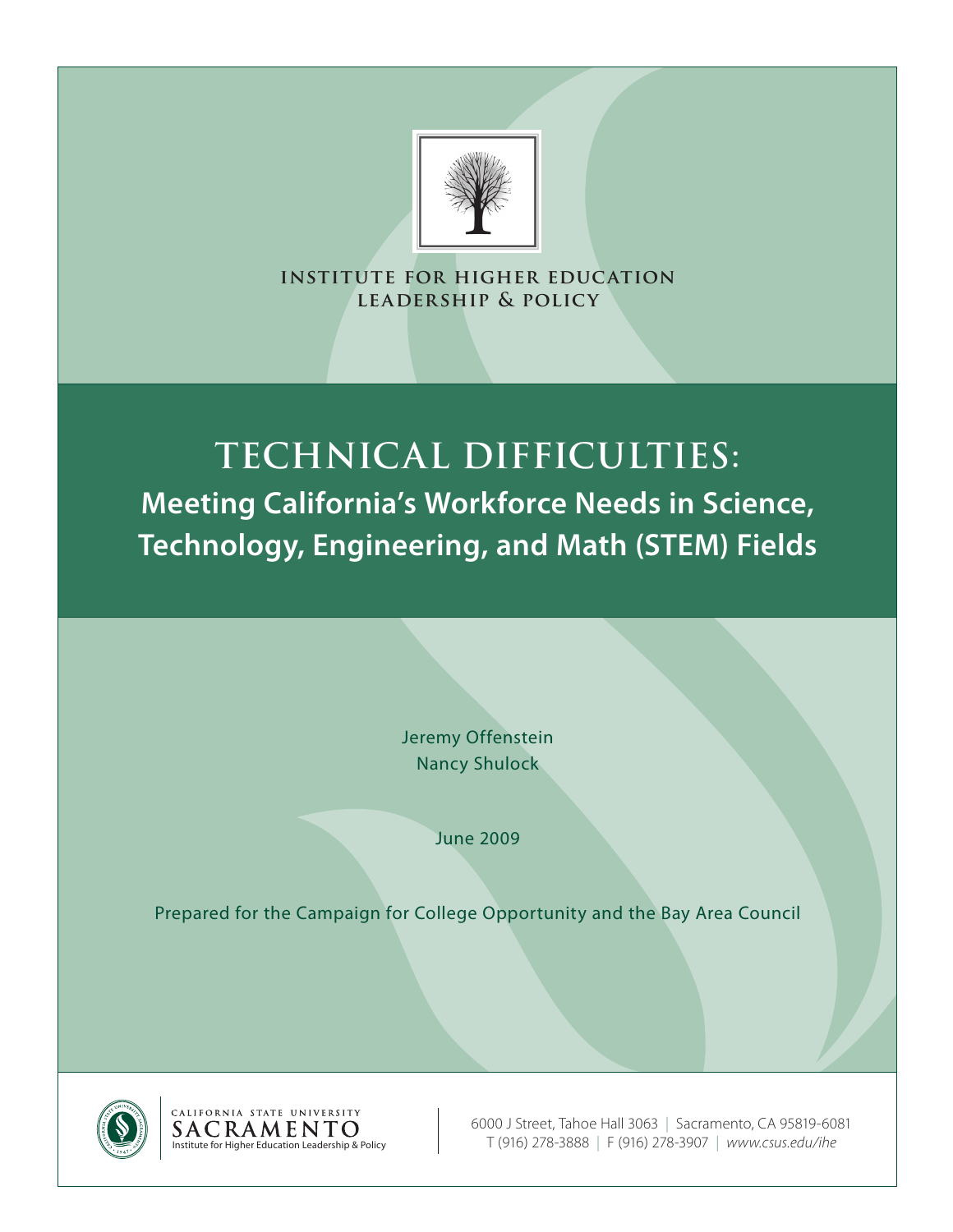# **Key Findings**

#### STEM jobs are vital to the California economy, but a shortage of skilled workers may decrease the state's strength in STEM fields.

- $\blacksquare$  California has historically benefited from a disproportionately large share of STEM jobs. On average, STEM occupations are higher paying than non-STEM occupations.
- $\blacksquare$  The state faces a future in which there are too few workers skilled in STEM fields to meet the demand. Many STEM jobs require some postsecondary education and the state is currently producing too few graduates to meet projected demand.
- Health Care and Social Assistance and the Professional, Scientific, and Technical Services are the two industry sectors likely to be most affected by STEM skill shortages.

#### Employment demand in STEM fields is growing faster than employment demand in non-STEM fields.

- $\blacksquare$  Keeping with recent trends, between 2006 and 2016, employment in STEM occupations is expected to grow faster than employment in non-STEM occupations.
- $\blacksquare$  Growth in STEM employment demand is fueled by multiple factors including the increasingly knowledgebased economy and an aging population that will increase the need for health care workers. Job openings will be more difficult to fill because older workers, who are closer to retirement, are better educated than younger workers who will be taking their places.

#### The supply of STEM-educated workers is not keeping pace with demand.

- $\blacksquare$  The number of degrees and certificates awarded in STEM fields is increasing more slowly than the number of degrees and certificates in non-STEM fields.
- $\blacksquare$  Latinos are the fastest growing segment of the population but are underrepresented in college; moreover, a smaller share of Latinos who earn a college credential do so in a STEM field than white or Asian/Pacific Islander students. A smaller share of women who complete a college credential do so in a non-health care STEM field than is the case for men.
- $\blacksquare$  National and international demand for STEM workers is increasing. In the future, California may no longer be able

to rely on the migration of skilled workers from other states and countries to help meet the demand.

 $\blacksquare$  The state's financial difficulties will likely limit the production of STEM workers by California's educational institutions. Cuts in enrollment will result in fewer students able to attend college; some STEM programs may be disproportionately affected because of higher costs.

#### Not all STEM graduates become STEM employees.

 $\blacksquare$  As in any field, not all people with a STEM education work in a related occupation. Some STEM graduates may not find employment in their field because some STEM fields have surpluses of workers, even while large shortages exist for others, or because graduates may not have the skills that employers expect. Also, some STEM graduates may choose not to work in STEM fields for a variety of reasons.

#### State lawmakers can take actions to help the state meet future STEM workforce needs:

- 1. Better preparation of students, particularly in math and science, would increase the number of STEM graduates by improving the success of students in postsecondary education and by fostering interest in STEM fields.
- 2. Improving communication about opportunities in STEM and creating clear pathways for students to follow through school to STEM careers would increase interest in and completion of STEM programs.
- 3. Creating financial incentives for students, colleges, and universities is another way to increase the supply of STEM workers.
- 4. Increasing STEM achievement by underrepresented groups is necessary to ensure that there are enough STEM workers.
- 5. Providing needed financial support for educational programs that are critical to meeting workforce needs would ensure the state's long-term prosperity.
- 6. Better coordination between industry and educational institutions is necessary to ensure that graduates have the skills necessary to succeed at STEM occupations of high need.
- 7. Encouraging people with STEM degrees to enter and remain employed in STEM fields is another means of meeting workforce needs.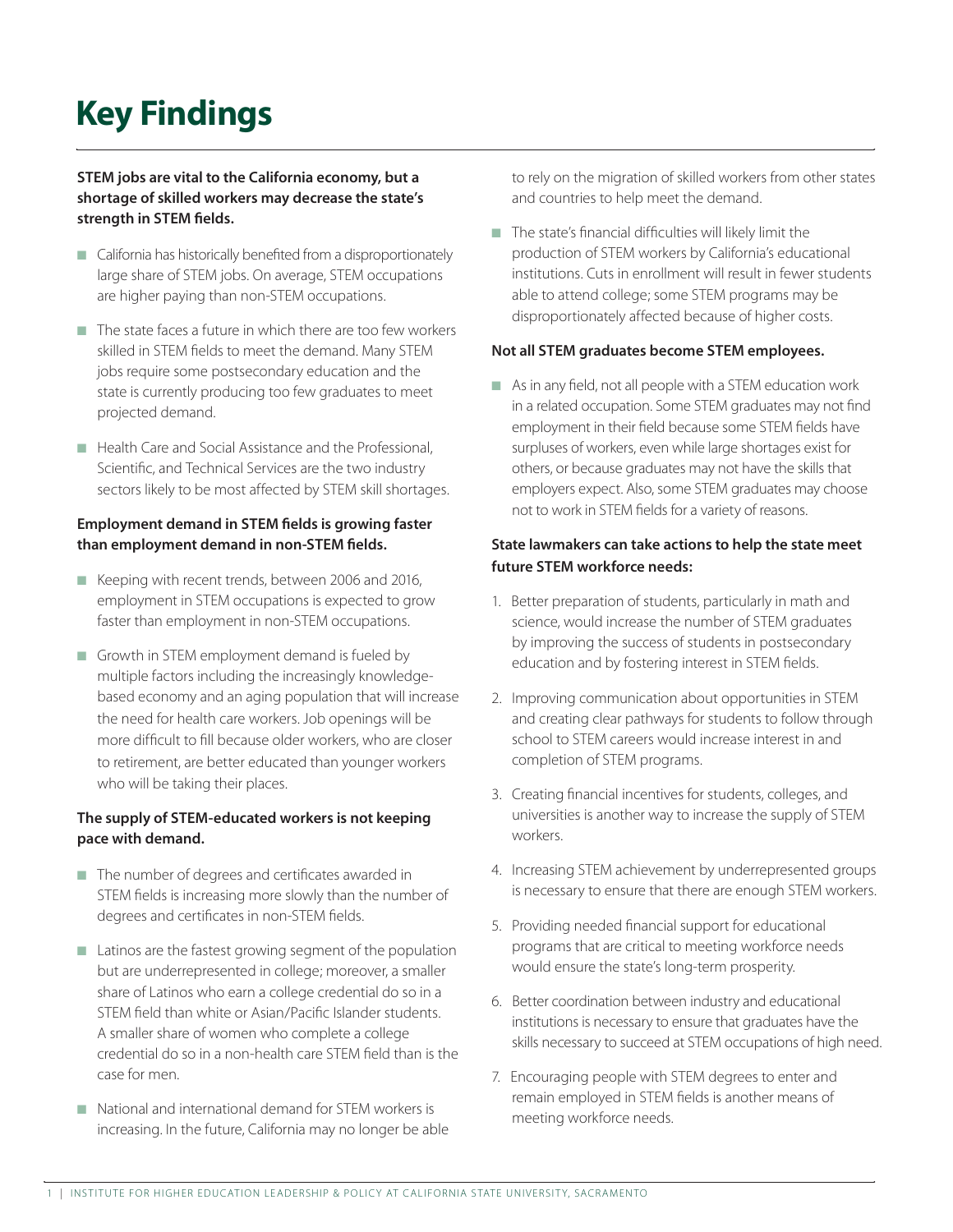Education and training in science, technology, engineering, and mathematics (STEM) are vital to the California economy. Jobs that require an education in these areas tend to be higher paying and the innovation that results from having a workforce educated in these fields creates more employment opportunities for all workers.<sup>1</sup>

It would be hard to overstate the importance of STEM education and employment for the prosperity of California. Known for its vibrant agricultural, technology, biotechnology, and aerospace industries, California historically has had a disproportionately high share of the nation's STEM employment. A 2002 study found that while California's share of national employment has hovered around 11% for several years, its share of employment in science and technology has ranged between 15% and 18% over the same period of time.<sup>2</sup> The state's strength in STEM employment has provided its citizens with high paying jobs and a high standard of living (see Table A; median wages for selected occupations are shown in Appendix A). In view of the importance of STEM employment in California, the skills gap now facing the state in STEM fields is cause for concern.

#### **Defining STEM Occupations**

In this report we classified occupations as STEM occupations if they were either listed as a STEM occupation or a health science occupation on the Occupational Information Network (O\*NET) website. O\*NET is a comprehensive system developed by the U.S. Department of Labor to document occupational information.

Multiple studies have warned that California is facing a skills gap because too few Californians are earning college credentials to meet California's workforce needs.<sup>3</sup> In fact, a new report by the Public Policy Institute of California projects that between now and 2025, California will be short at least one million college educated workers.<sup>4</sup> This is particularly true in STEM occupations, the majority of which require a postsecondary education. As a discomforting example, California ranks near last in bachelor's degrees conferred in

| Table A                                                                        |
|--------------------------------------------------------------------------------|
| Hourly Wages in STEM Occupations are Higher than Wages in Non-STEM Occupations |
| for Most Levels of Education <sup>1</sup>                                      |

| <b>Minimum Education Required</b>                 | <b>STEM Wages</b> | <b>Non-STEM Wages</b> |
|---------------------------------------------------|-------------------|-----------------------|
| All Education Levels                              | \$30.66           | \$20.49               |
| Occupations Requiring Any Postsecondary Education | \$34.65           | \$28.00               |
| Postsecondary Vocational Education                | \$22.72           | \$19.99               |
| Associate Degree                                  | \$26.34           | \$24.34               |
| Bachelor's Degree                                 | \$39.71           | \$32.15               |
| Master's Degree                                   | \$32.19           | \$26.10               |
| Doctoral Degree                                   | \$42.15           | NA <sup>2</sup>       |
| <b>First Professional</b>                         | \$50.41           | \$54.12               |

1. Wages are based on an average of median wages for STEM and non-STEM occupations.

2. There were not any non-STEM occupations requiring a doctoral degree with hourly wage information available.

Source: Authors' calculations based on data from the California Employment Development Department's Occupational Projections: 2006-16, the California Postsecondary Education Commission's Custom Data Reports; U.S. Department of Labor, Occupational Information Network, Career Clusters; National Center for Education Statistics, Classification of Instructional Programs: 2000 Edition.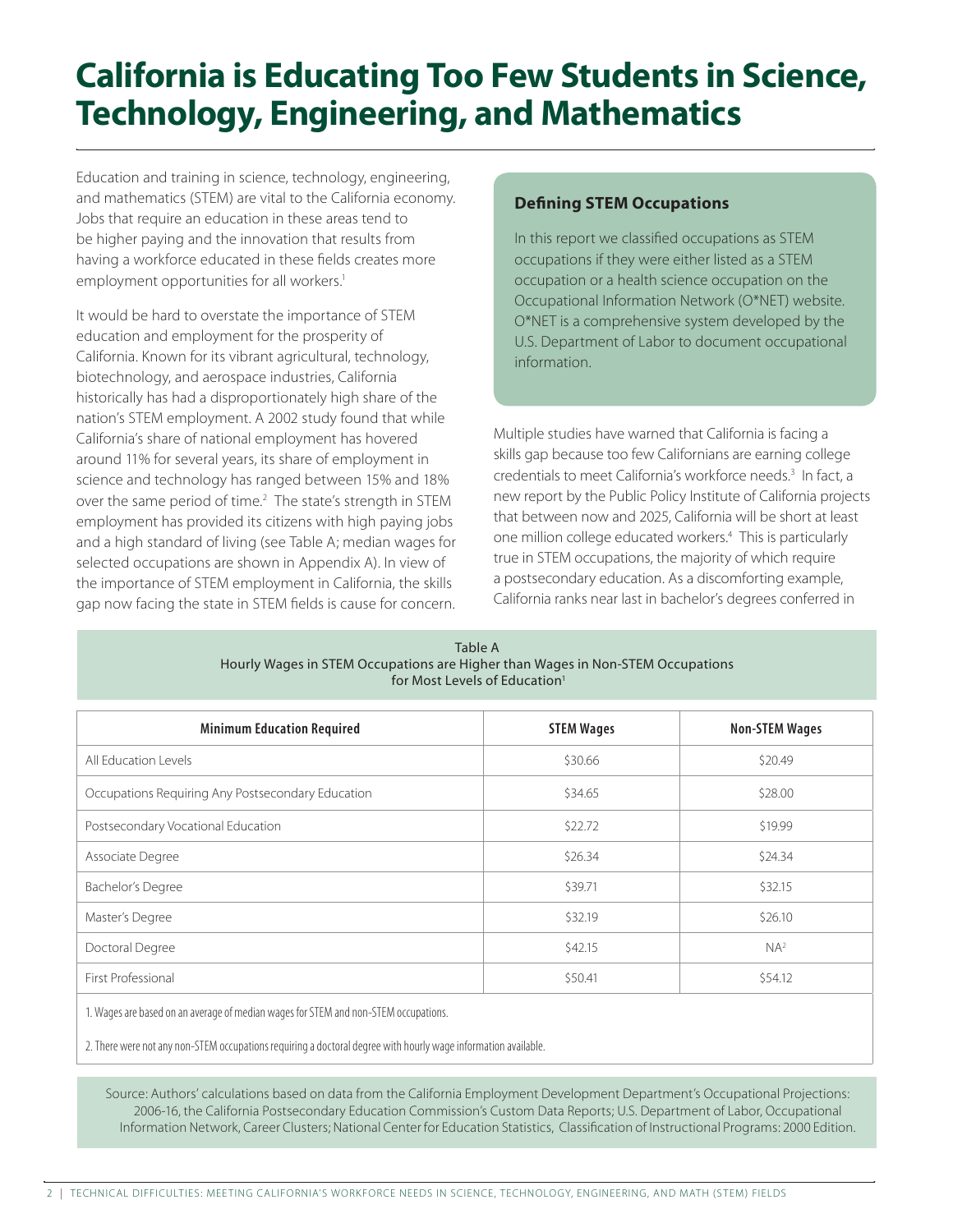| iuwic D<br>California Confers Fewer Bachelor's Degrees than Other New Economy States |                                                                                |                                                                                                            |  |
|--------------------------------------------------------------------------------------|--------------------------------------------------------------------------------|------------------------------------------------------------------------------------------------------------|--|
|                                                                                      | Top Ten Highest Scoring States on the New<br>Economy Index (2007) <sup>1</sup> | <b>Bachelor's Degrees Conferred in Natural Sciences and</b><br>Engineering per 1000 18-24 year olds (2005) |  |
| Massachusetts                                                                        | 96.1                                                                           | 12.2                                                                                                       |  |
| Maryland                                                                             | 85.0                                                                           | 11.1                                                                                                       |  |
| Colorado                                                                             | 78.3                                                                           | 11.1                                                                                                       |  |
| New York                                                                             | 77.4                                                                           | 8.7                                                                                                        |  |
| Virginia                                                                             | 79.5                                                                           | 8.4                                                                                                        |  |
| Delaware                                                                             | 79.6                                                                           | 8.3                                                                                                        |  |
| Washington                                                                           | 84.6                                                                           | 7.3                                                                                                        |  |
| New Jersey                                                                           | 86.4                                                                           | 7.2                                                                                                        |  |
| California                                                                           | 82.9                                                                           | 6.9                                                                                                        |  |
| Connecticut                                                                          | 81.8                                                                           | 6.8                                                                                                        |  |

Table B

1. The new economy index is based on indicators that capture the degree to which economies are innovative, globalized, information based, and technology driven.

Sources: Atkinson, R. D. & Correa, D., K. (2007). *The 2007 state new economy index: Benchmarking economic transformation in the states.*  Kansas City, MO and Washington, DC: Kauffman Foundation and The Information Technology & Innovation Foundation; National Science Board (2008). *Science and Engineering Indicators 2008. Two volumes.* Arlington, VA: National Science Foundation.

natural science and engineering among the top ten states identified in the New Economy Index as having economies that are innovative, globalized, information based, and technology driven (see Table B). Four components of the index on which California ranks particularly high are the number of independent inventor patents (1<sup>st</sup>), the number of initial public offerings (3rd), deployment of broadband communication (2nd), and the amount of venture capital investment (2<sup>nd</sup>). In contrast, three components on which the state ranks low are the use of technology in schools  $(48<sup>th</sup>)$ , the share of the population online  $(34<sup>th</sup>)$ , and the average educational attainment of recent migrants (33rd). Whereas today California has an economy that ranks highly among states in terms of its knowledge base, the state's lower standing in bachelor's degrees conferred in natural science and engineering suggests that it may fair less well in the future (see Appendix B for descriptions of initiatives to increase STEM education in four other states).

There are other indications of current and future shortages of

workers with a STEM education. For example:

- n The high wages earned by STEM employees suggest greater employer demand for STEM workers than for non-STEM workers.
- California has fewer health care professionals per 100,000 people than the U.S. overall.<sup>5</sup>
- $\blacksquare$  The California labor secretary expects a shortage of 25,000 technical workers over the next seven years.<sup>6</sup>

To better understand the outlook for California's STEM labor market, we identified the occupations facing potential shortages and the industries where these occupations are concentrated. To do this, we compared estimated annual job openings for STEM occupations (including new openings from job growth and openings from experienced workers leaving the occupation, retiring, or moving to a new geographic area) with the number of recent graduates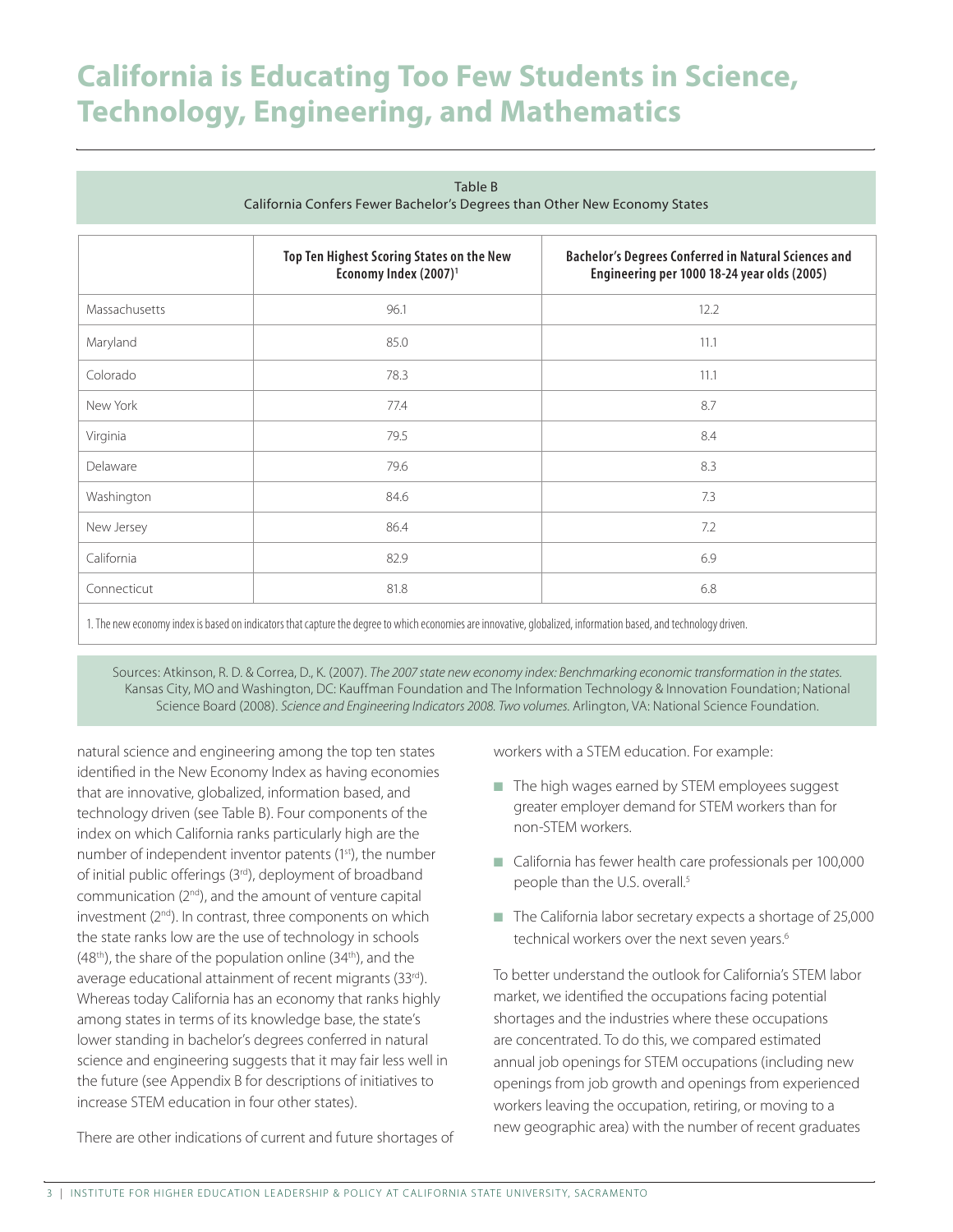Table C

Most STEM Occupations with Expected Shortages in California Require an Associate or Bachelor's Degree

| <b>Minimum Required Degree Level</b> | Percent of Occupations with Shortages that<br><b>Require each Degree Level</b> | <b>Average Annual Number of Job Openings</b><br>2006-2016 |  |
|--------------------------------------|--------------------------------------------------------------------------------|-----------------------------------------------------------|--|
| First Professional Degree            | 5.8                                                                            | 1,230                                                     |  |
| Doctoral Degree                      | 7.7                                                                            | 1.570                                                     |  |
| Master's Degree                      | 7.7                                                                            | 1,690                                                     |  |
| Bachelor's Degree                    | 34.6                                                                           | 19,560                                                    |  |
| Associate Degree                     | 36.5                                                                           | 18.460                                                    |  |
| Postsecondary Vocational Education   | 7.7                                                                            | 3,590                                                     |  |
| Total                                | 100.0                                                                          | 46.100                                                    |  |

Source: Authors' calculations based on data from: California Employment Development Department's Occupational Projections: 2006-16; California Postsecondary Education Commission's Custom Data Reports; U.S. Department of Labor, Occupational Information Network, Career Clusters; National Center for Education Statistics, Classification of Instructional Programs: 2000 Edition.

in relevant fields.7 This method allowed us to estimate shortages based on both demand information (the occupational projections) and available data on the supply of workers (recent numbers of graduates in fields related to occupations).8

According to the California Employment Development Department, there are 123 occupations requiring postsecondary education that we classified as STEM occupations using the O\*NET taxonomy (see Defining STEM Occupations box on page 3). Of these occupations, nearly half are likely to have shortages. In fact, for occupations with projected shortages, approximately 90% more degrees or certificates in relevant STEM fields are required each year to meet projected demand.<sup>9</sup> Of the occupations with expected shortages, about one-third requires at least an associate degree and another one-third requires at least a bachelor's degree (see Table C).

Not surprisingly, the industry sectors most heavily impacted by shortages in STEM occupations are Health Care and Social Assistance and Professional, Scientific, and Technical Services.

Figure 1 shows that one-third of the projected shortage of STEM workers is estimated to be in the Health Care and Social Assistance sector, with nearly another one-fourth projected

in the Professional, Scientific, and Technical Services sector.<sup>10</sup> Figure 2 shows that these two industries will experience by far the greatest growth in occupations with projected shortages.

There is a diverse range of industries and STEM occupations classified in these two industry sectors. Industries in the Health Care and Social Assistance sector include Child Day Care Services, Community Care Facility for the Elderly, General Medical Surgical Hospitals, and Home Health Care Services. Many STEM workers from a variety of occupations such as accountants, computer programmers, and health care workers, are employed in these industries. Industries in the Professional, Scientific, and Technical Services sector include Accounting and Bookkeeping Services, Architectural Services, Engineering Services, Computer Systems Design and Relevant Services, Management Consulting Services, and Research and Development in Biotechnology. These industries also employ workers in a wide variety of STEM occupations such as operations research analysts, engineers, biochemists and biophysicists, graphic designers, and computer programmers.

The next two sections of this report describe the factors increasing the demand for future STEM workers and the factors constricting the supply of future STEM workers.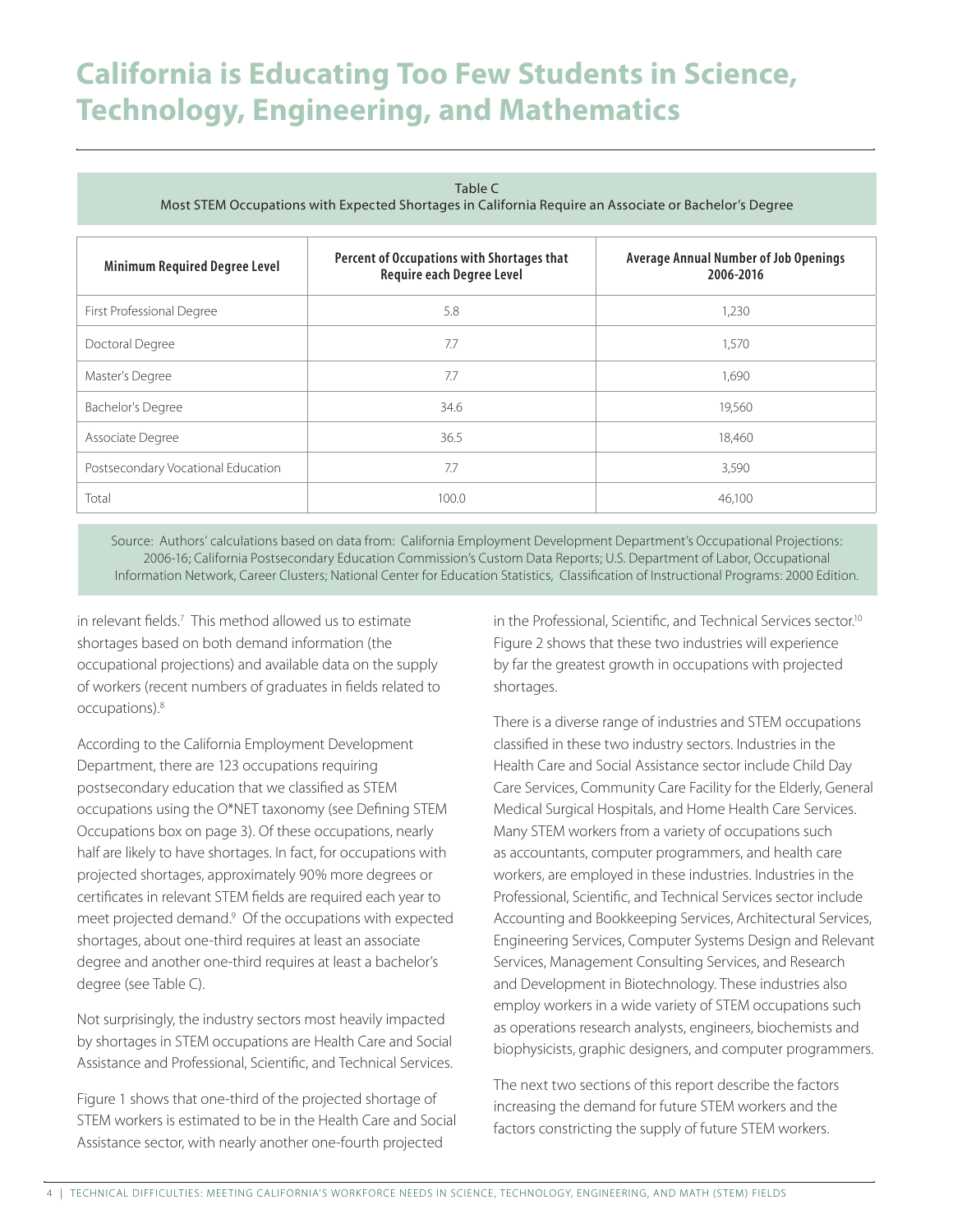

Distribution of Annual STEM Job Shortfalls by Industry Sector: Largest Shares of Shortfall are in Health Care and Social Assistance and in Professional, Scientific, and Technical Services



2006-16 and Industry and Occupation Matrix; California Postsecondary Education Commission's Custom Data Reports; U.S. Department of Labor, Occupational Information Network, Career Clusters; National Center for Education Statistics, Classification of Instructional Programs: 2000 Edition.







Number of New Jobs Projected between 2006 and 2016

Note: Employment growth only reflects new positions created from 2006-2016. The number of job openings due to replacements is not available for occupations within industries.

Source: Authors' calculations based on data from: California Employment Development Department's Occupational Projections: 2006-16 and Industry and Occupation Matrix; California Postsecondary Education Commission's Custom Data Reports; U.S. Department of Labor, Occupational Information Network, Career Clusters; National Center for Education Statistics, Classification of Instructional Programs: 2000 Edition.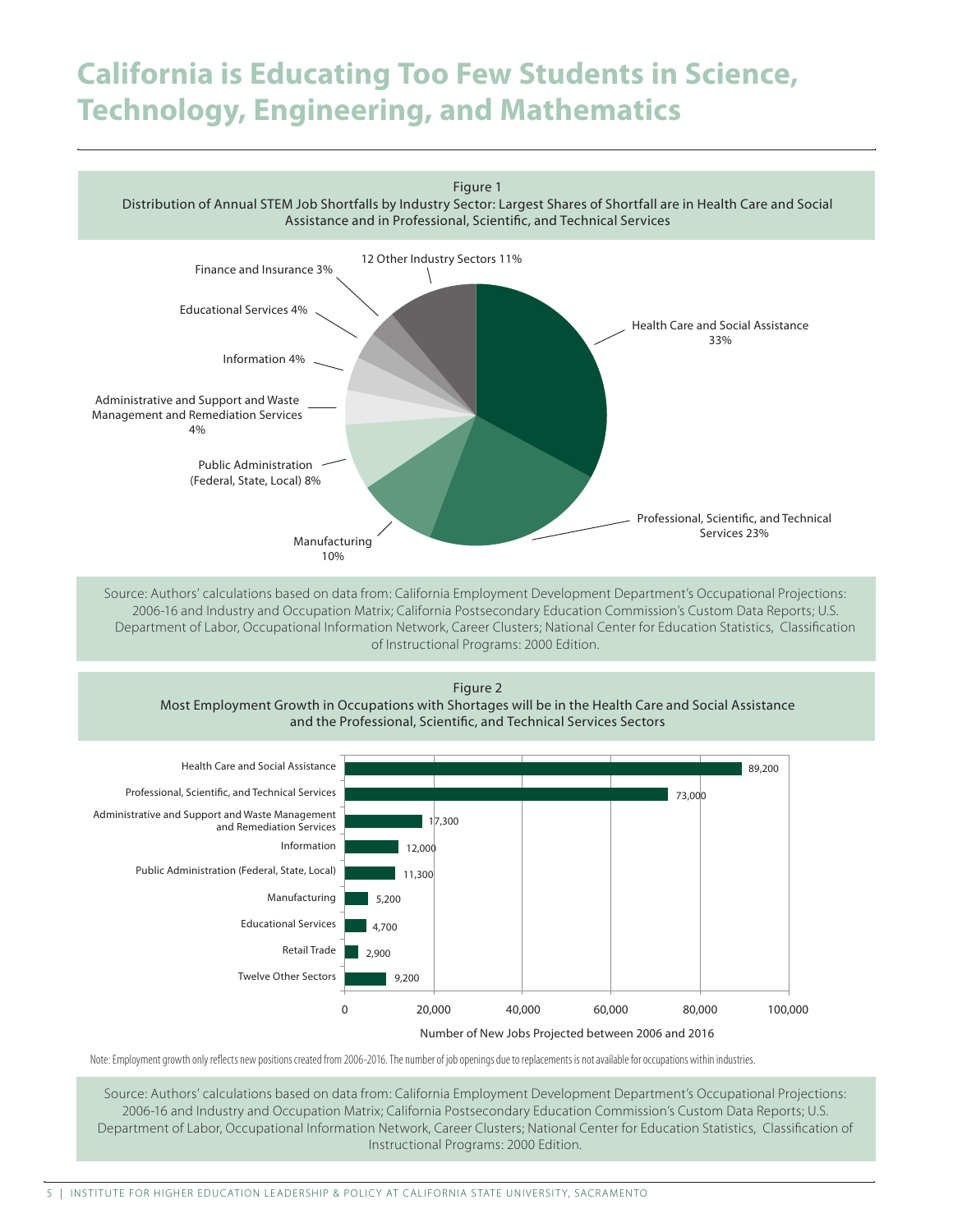# **The Demand for College Educated STEM Workers is Growing**

Multiple factors are working to increase demand for a STEM educated labor force: (1) California's economy is becoming more knowledge based; (2) an aging population will increase demand for health care services; and (3) older, more educated workers will retire.

#### (1) California's Economy is becoming More Knowledge-Based

As California's economy is becoming more knowledgebased, STEM employment is increasing at a faster rate than non-STEM employment. Between 1999 and 2007, STEM employment increased by 25%, while non-STEM employment increased by 16% (see Figure 3). Furthermore, the California Employment Development Department projects that the number of STEM jobs will grow 20% between 2006 and 2016 whereas non-STEM jobs will grow by 14%.

#### (2) An Aging Population will Increase the Need for Health Care Workers

The size of California's population that is 65 or older is expected to grow from 4.1 million to 6.5 million between



Note: The Bureau of Labor Statistics notes that occupational comparisons over time should be made with caution because of changes to occupational definitions over the years, changes in the way data are collected, and changes to the reference period of the surveys.

Sources: Authors' calculation based on Bureau of Labor Statistics, U.S. Department of Labor, Occupational Employment and Wage Estimates; U.S. Department of Labor, Occupational Information Network, Career Clusters; National Center for Education Statistics, Classification of Instructional Programs: 2000 Edition.

2000 and 2020, and increase further to 10.4 million by 2040. By 2040 the median age of the population will have increased from 34.7 to 40.2. The impact of this population change alone will increase healthcare expenditures by 15%.11 Further complicating the situation, the current health care workforce is aging and like all areas of the economy, large numbers of educated health care workers are expected to retire in the near future.<sup>12</sup> Undoubtedly, the state will need a larger health care workforce to provide adequate care to its aging population.

#### (3) Older, More Educated Workers will Retire

By one estimate, 2.4 million Californians will retire between 2006 and 2016.<sup>13</sup> In comparison to younger Californians, a greater percentage of Californians approaching retirement age are white and better educated. Fifty-nine percent of Californians between ages 55 and 64 are white and 21% are Latino.<sup>14</sup> In comparison, 43% of Californians age 25 to 54 are white and 37% are Latino. Older Californians are also more likely to have earned a college degree than younger Californians. Forty-two percent of Californians between ages 55 and 64 have earned at least an associate degree compared to 37% of Californians between 25 and 34 (see Figure 4). In contrast to California, the reverse trend is found for the US overall, where younger cohorts of citizens have higher levels of educational attainment than older cohorts (with the exception of the youngest age range).

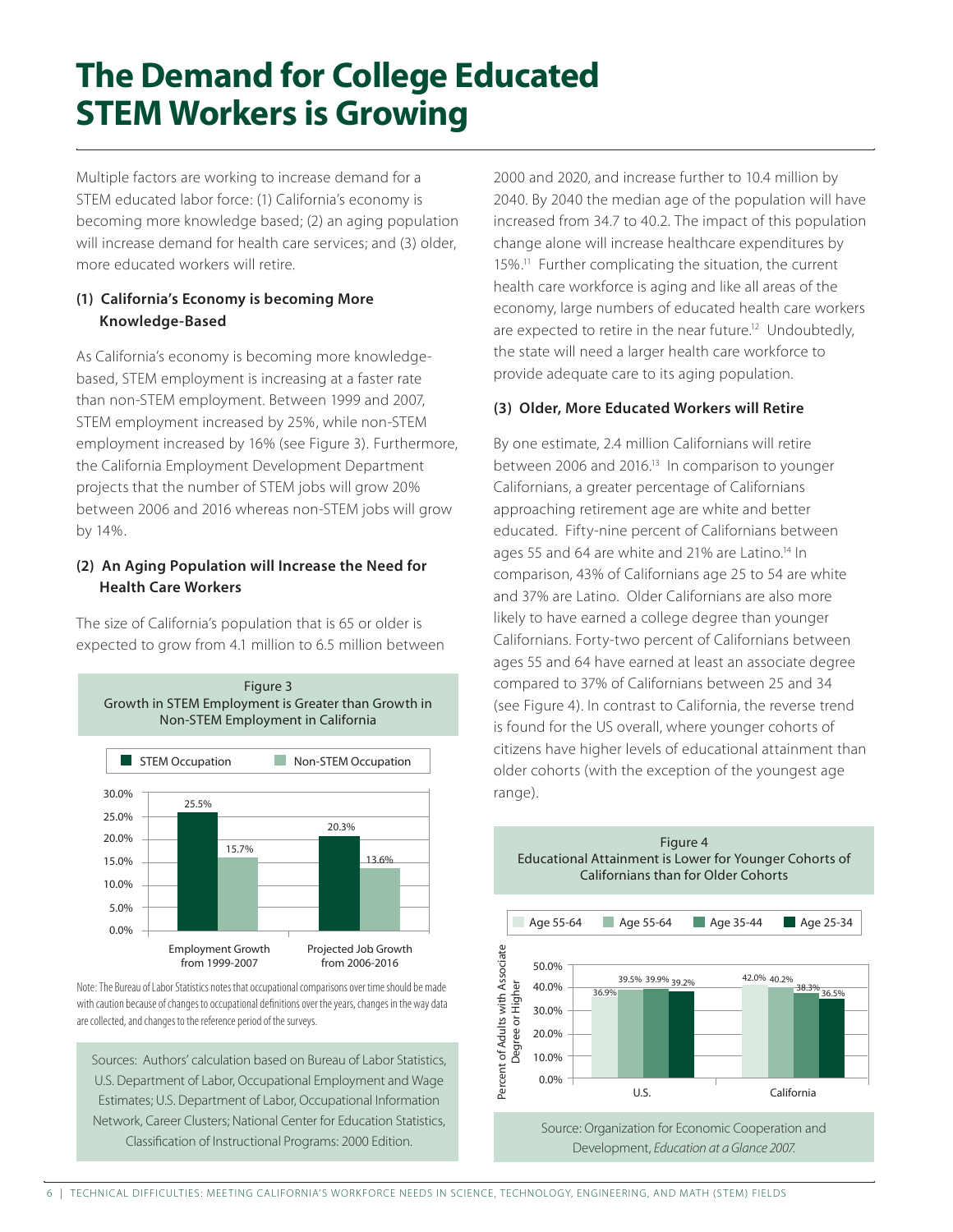In California, more than three-quarters of the expected job openings in STEM occupations between 2006 and 2016 will require some postsecondary education. Half of the expected job openings will require at least a bachelor's degree. On average, each year there will be approximately 46,100 job openings in STEM occupations that require a postsecondary education, including 24,000 jobs requiring at least a bachelor's degree, between 2006 and 2016.<sup>15</sup> Clearly postsecondary education is critical to meeting the state's STEM workforce needs.

The majority of certificates, associate degrees, and bachelor's degrees awarded in the state are granted by the public systems: the California Community Colleges (CCC), the California State University (CSU), and the University of California (UC; see Figure 5).

Although each of the state's public education systems has an important role to play, arguably the largest role is played by the community colleges (see Table D). The CCC is the only segment that awards pre-baccalaureate certificates and associate degrees; 70% of students receiving associate or bachelor's degrees from the state's public colleges are either CCC students or UC/CSU students who transferred from the CCC.<sup>16</sup>

There are several factors limiting the supply of workers with STEM degrees in California: (1) stagnant production of STEM degrees, (2) demographic changes, (3) increasing competition with other states and countries, and (4) budget cuts to higher education.

#### (1) The Number of STEM Degrees Awarded is Increasing More Slowly than Non-STEM Degrees

Although there has been an increase in the number of certificates and degrees awarded in STEM fields over the past ten years, these increases have not been as large as the increases in non-STEM fields (see Figures 6 and 7). The decline in the *share* of degrees and certificates awarded in STEM fields is particularly notable in the CCC, where the difference in the increase between STEM and non-STEM certificates and associate degrees exceeds 30 percentage points. The low rate of production of STEM certificates and associate degrees overall is driven primarily by stable or declining numbers of STEM degrees in non-health fields. In particular, the number of associate degrees and certificates declined in computer and information services and support services, as well as in engineering and engineering technology.<sup>17</sup> These two educational fields are related to occupations that our analysis indicates will experience shortages in the number of workers with associate and bachelor's degrees (e.g., engineering technicians, computer software engineers, computer support



Note: Private-WASC institutions are private schools that are regionally accredited by the Western Association of Schools and Colleges.

Source: Authors' calculations based on 2007 data from the California Postsecondary Education Commission's Custom Data Reports.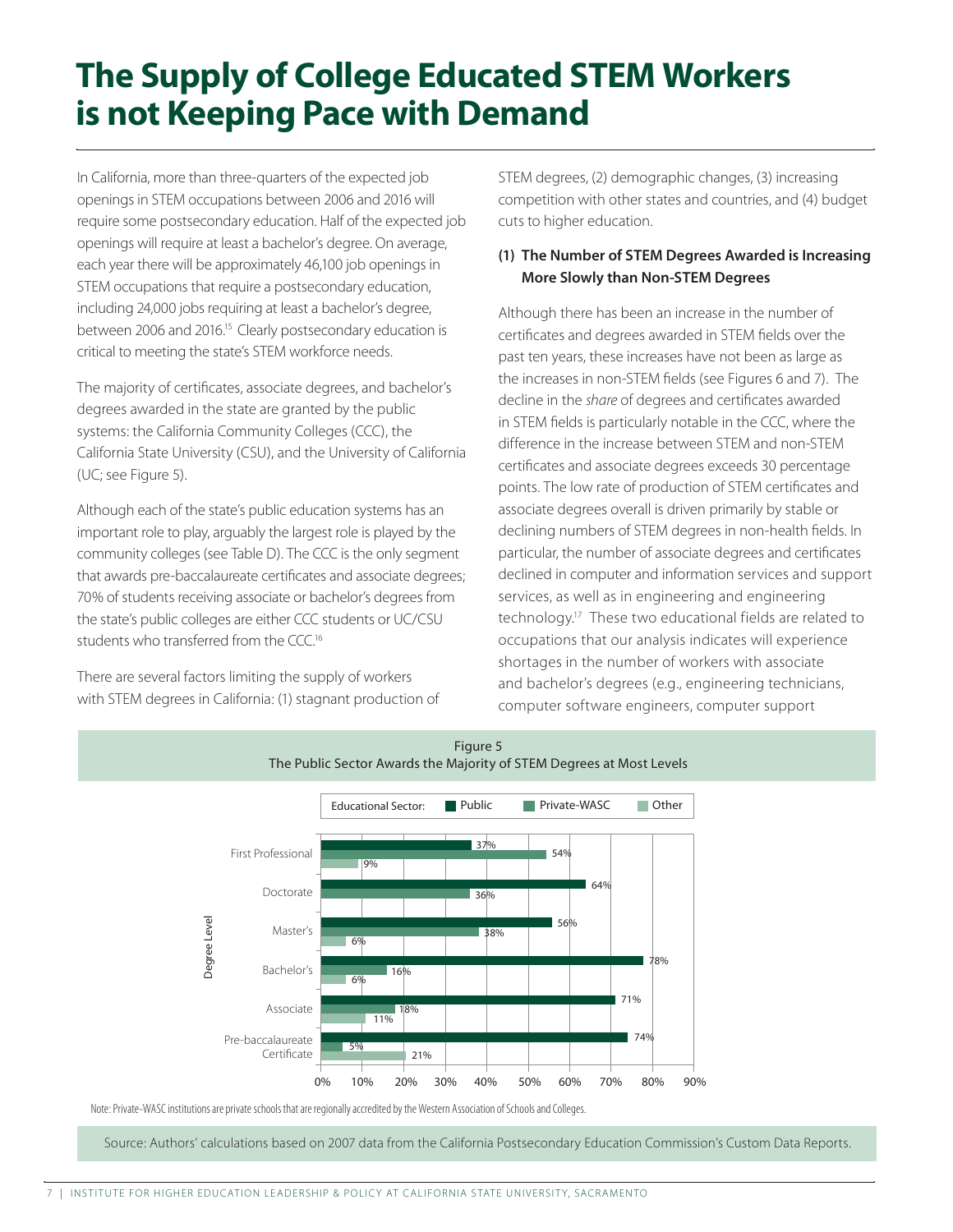| Table D<br>The CCC Plays a Central Role in Postsecondary STEM Education |                         |                                                                                                                                                                               |  |
|-------------------------------------------------------------------------|-------------------------|-------------------------------------------------------------------------------------------------------------------------------------------------------------------------------|--|
| <b>Degree Level</b>                                                     | <b>Relevant Systems</b> | <b>STEM Occupations with Largest Shortages</b>                                                                                                                                |  |
| Postsecondary Vocational<br>Education (Certificate)                     | CCC                     | Licensed Practical and Licensed Vocational Nurse, Surgical Technologists, Health<br>Technologists and Technicians, Medical Transcriptionists                                  |  |
| Associate Degree                                                        | CCC                     | Computer Support Specialists, Registered Nurses, Dental Hygienists, Biological<br>Technicians, Medical Records and Health Information Technicians, Engineering<br>Technicians |  |
| Bachelor's Degree                                                       | CCC (transfer), CSU, UC | Computer Software Engineers, Accountants/Auditors, Computer Systems Analysts,<br>Industrial Engineers, Medical Laboratory Technologists                                       |  |
| Master's Degree                                                         | CSU, UC                 | Mental Health and Substance Abuse Social Workers, Health Educators, Operations<br>Research Analysts                                                                           |  |
| Doctoral Degree                                                         | UC.                     | Medical Scientists, Biochemists and Biophysicists                                                                                                                             |  |
| First Professional Degree                                               | UC                      | Pharmacists, Surgeons                                                                                                                                                         |  |

Source: Authors' calculations based on data from: California Employment Development Department's Occupational Projections: 2006-16; California Postsecondary Education Commission's Custom Data Reports; U.S. Department of Labor, Occupational Information Network, Career Clusters; National Center for Education Statistics, Classification of Instructional Programs: 2000 Edition.





Source: Authors' calculations based on 2007 data from the California Postsecondary Education Commission's Custom Data Reports.

specialists). In contrast to non-health fields, certificates and associate degrees in health have increased 27% and 44% respectively.

No declines occurred in the number of bachelor's degrees in any STEM field between 1998 and 2007, and increases in degrees were less concentrated in health care than was

the case for associate degrees and certificates. The largest increases in the number of bachelor's degrees awarded in STEM fields by the CSU and UC from 1998 to 2007 were in engineering, health, computer and information sciences, and biology (see Figure 6). However, the pattern across these fields was not one of constant annual increase. The number of degrees awarded in computer and information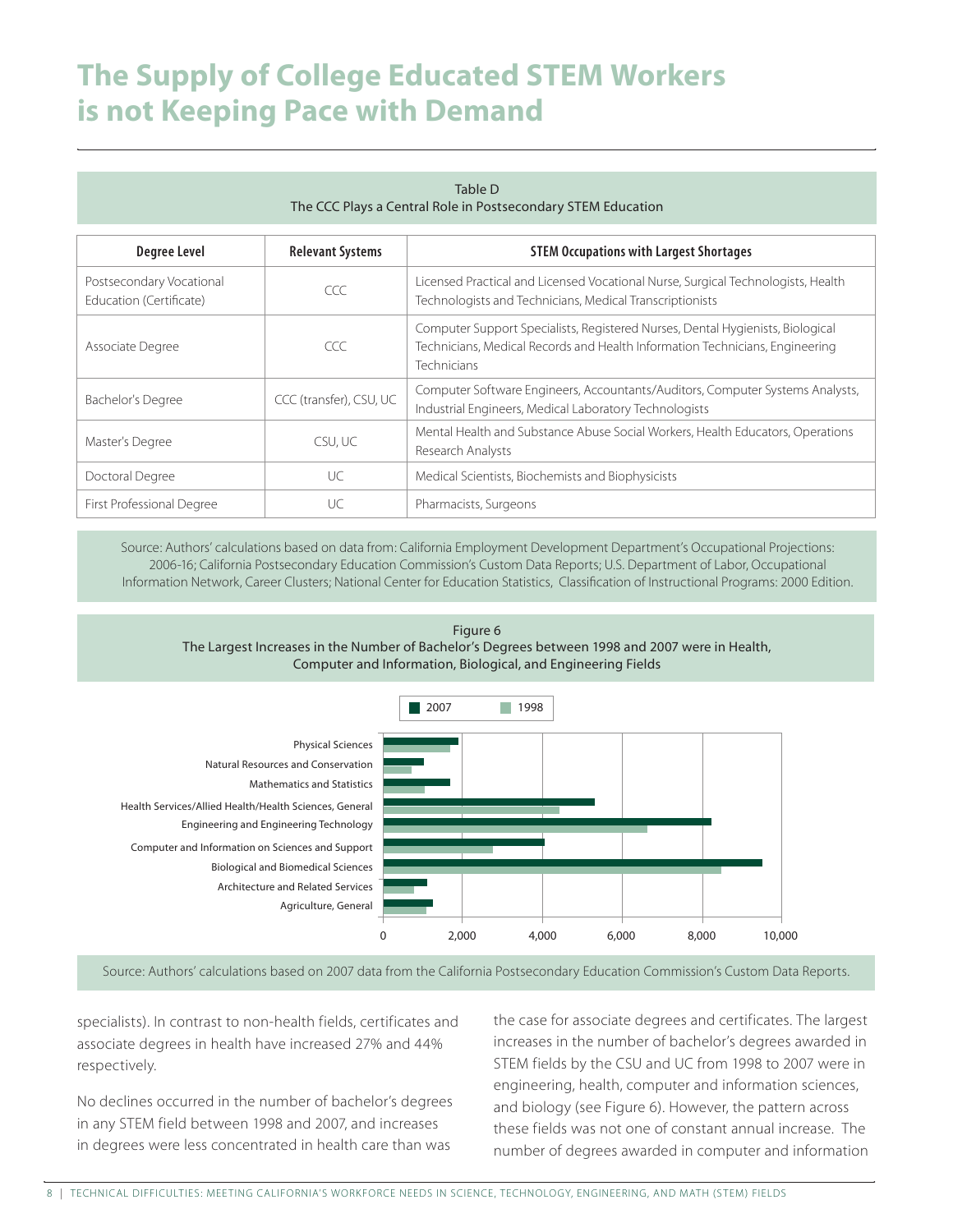Figure 7

The Number of Degrees and Certificates Awarded in STEM Fields Has Increased Less than in Non-STEM Fields

in the CCC, CSU, and UC



Source: Authors' calculations based on the California Postsecondary Education Commission's Custom Data Reports.

sciences has declined each year since 2003. Degrees in health and biological fields declined from 1998 to 2003 and then increased through 2007. In percentage terms, the largest increase over the ten-year period was in Mathematics and Statistics (a 60% increase), but because of the smaller size of this field, the increased number of degrees (639) was lower than in other STEM fields.

The recent increases in the numbers of certificates, associate degrees, and bachelor's degrees in health care fields have probably occurred as a result of warnings of workforce shortages in these areas. However, although there have been gains in recent years in health care education, these gains have to be considered in the context of the large increases in demand expected in these fields, as discussed earlier in this report. Recent research still warns of shortages in health fields.18

#### (2) Ethnicity and Gender Differences Contribute to Growing Shortages of STEM Degrees

By 2021, the share of high school graduates who are Latino will increase over 12 percentage points.<sup>19</sup> The growth of the Latino population may restrict the supply of STEM educated workers because Latinos have historically been less likely to enroll in and complete college than whites.<sup>20</sup> While Latinos make up 43% of the college age population,

they represent only 13%, 23%, and 30% of the students enrolled at the UC, CSU, and CCC respectively. Additionally, only 10% of Latinos in California over age 25 have a bachelor's degree compared to 47% and 38% for Asian/ Pacific Islander and white Californians.<sup>21</sup> In addition to lower college completion rates, a smaller percentage of the degrees awarded to Latinos were in STEM fields than was the case for whites or Asians/Pacific Islanders (see Figure 8). For example, only 15% of bachelor's degrees awarded to Latinos in 2007 were in STEM fields compared to 22% of degrees awarded to whites and 34% of degrees awarded to Asians/Pacific Islanders. If Latinos continue to earn fewer degrees and certificates in STEM fields, this will constrict the future supply of STEM workers as Latinos become an increasingly larger share of the workforce.

Gender differences in STEM education also limit the supply of STEM workers. Although women earned more bachelor's degrees in any field than men (57.8% of bachelor degrees in 2007 were awarded to women), a smaller proportion of degrees awarded to women were in STEM fields than was the case for men (see Figure 9). Women also earned more associate degrees and certificates in any field than men (62.5% of associate degrees and 53.9% of certificates in 2007 were awarded to women). In this case, a larger proportion of those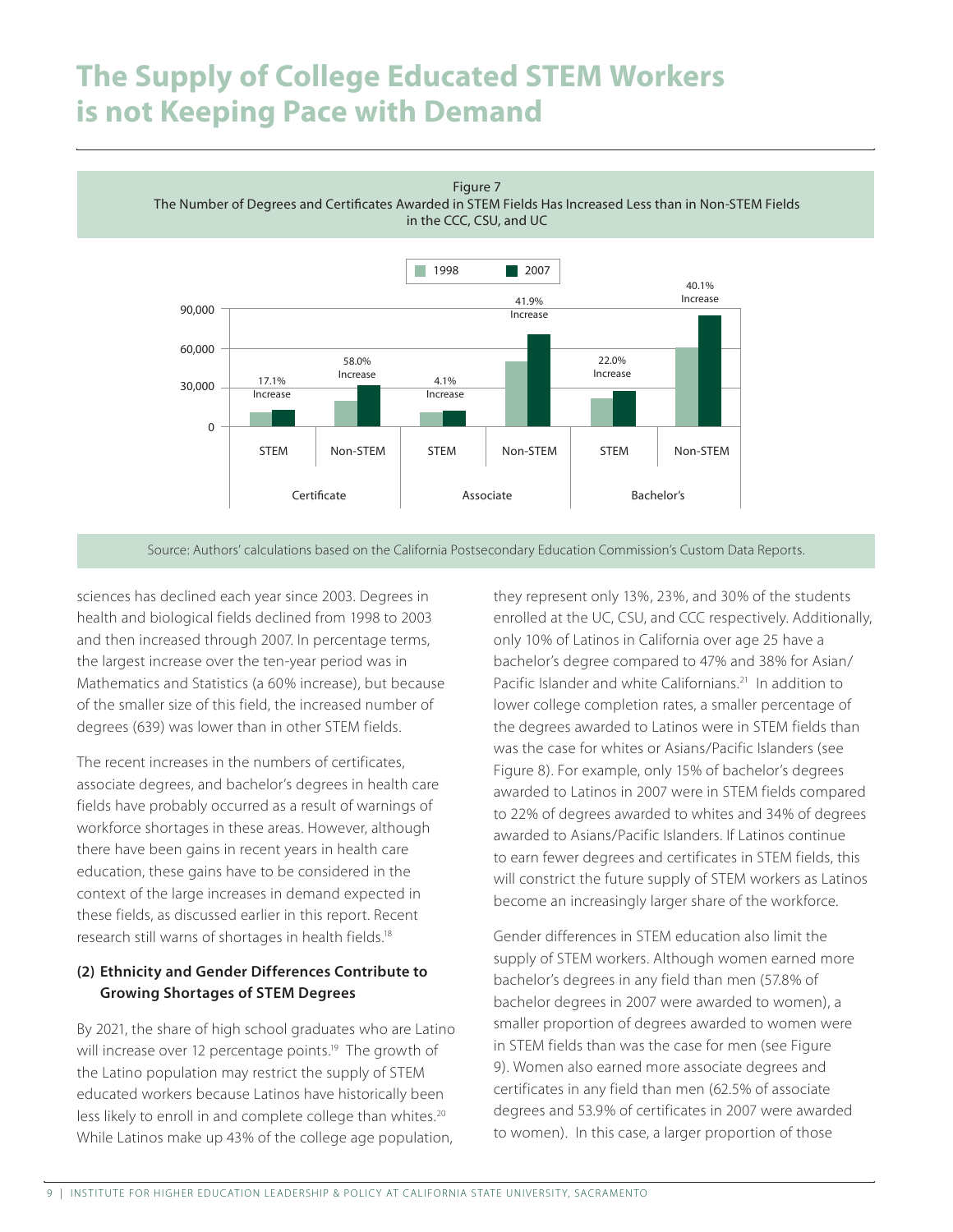

Source: Authors' calculations based on the California Postsecondary Education Commission's Custom Data Reports.

Figure 9 Women Earn a Smaller Share of STEM Bachelor's Degrees Number of Degrees and Certificates that were Awarded in STEM and Non-STEM Fields for Men and Women in 2007



Source: Authors' calculations based on the California Postsecondary Education Commission's Custom Data Reports.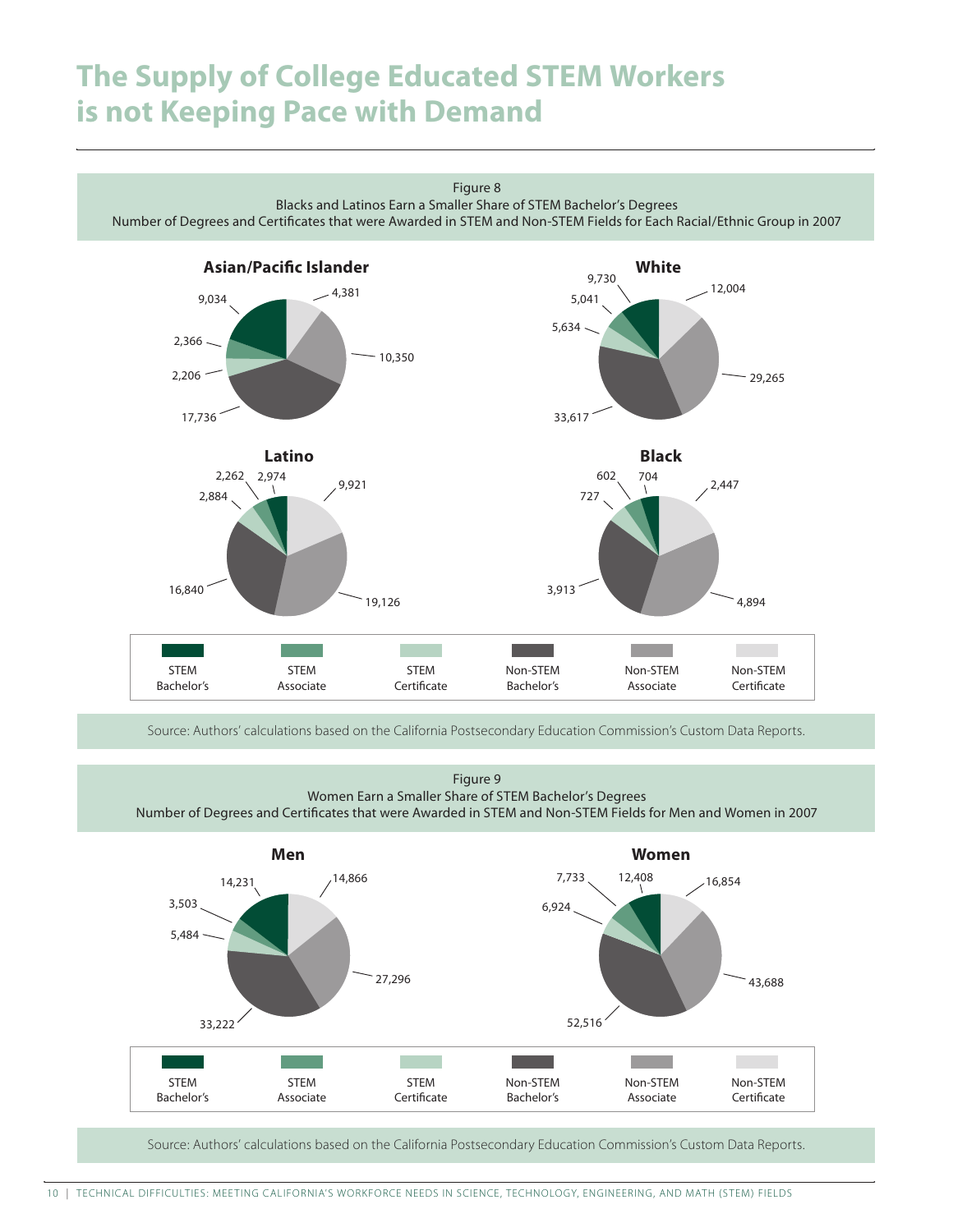associate degrees and certificates were in a STEM field compared to men. However, this gender difference is primarily explained by the larger number of women who earned awards in health fields. About 80% of the associate degrees and certificates awarded to women in STEM fields were in health fields compared to 41% of the associate degrees and 51% of the certificates in the case of men.

#### (3) National and International Competition for STEM Workers is Increasing

California has benefited from the migration of college educated people from other states and countries to the state.<sup>22</sup> However, a recent report by the Public Policy Institute of California concluded that migration of college educated workers to California would have to increase dramatically to meet the expected demand, a prospect the authors consider unlikely.<sup>23</sup> National and global competition for STEM-trained workers will increase with growth in knowledge-based economies, making it less likely that California will continue to be able to import a skilled labor force.

#### (4) California's Financial Problems will Affect Education

The cuts to education that result from the current state budget shortfall are also likely to limit the size of the future STEM workforce. Currently, all three systems of higher education have to plan for substantial reductions in enrollment beginning in Fall 2009. Furthermore, the higher cost of education in some STEM fields such as health care courses and sciences requiring laboratory work may result in budget cuts disproportionately affecting STEM education.<sup>24</sup> Limiting enrollment at public sector institutions threatens the state's longer-term prosperity by reducing the education level of the future workforce.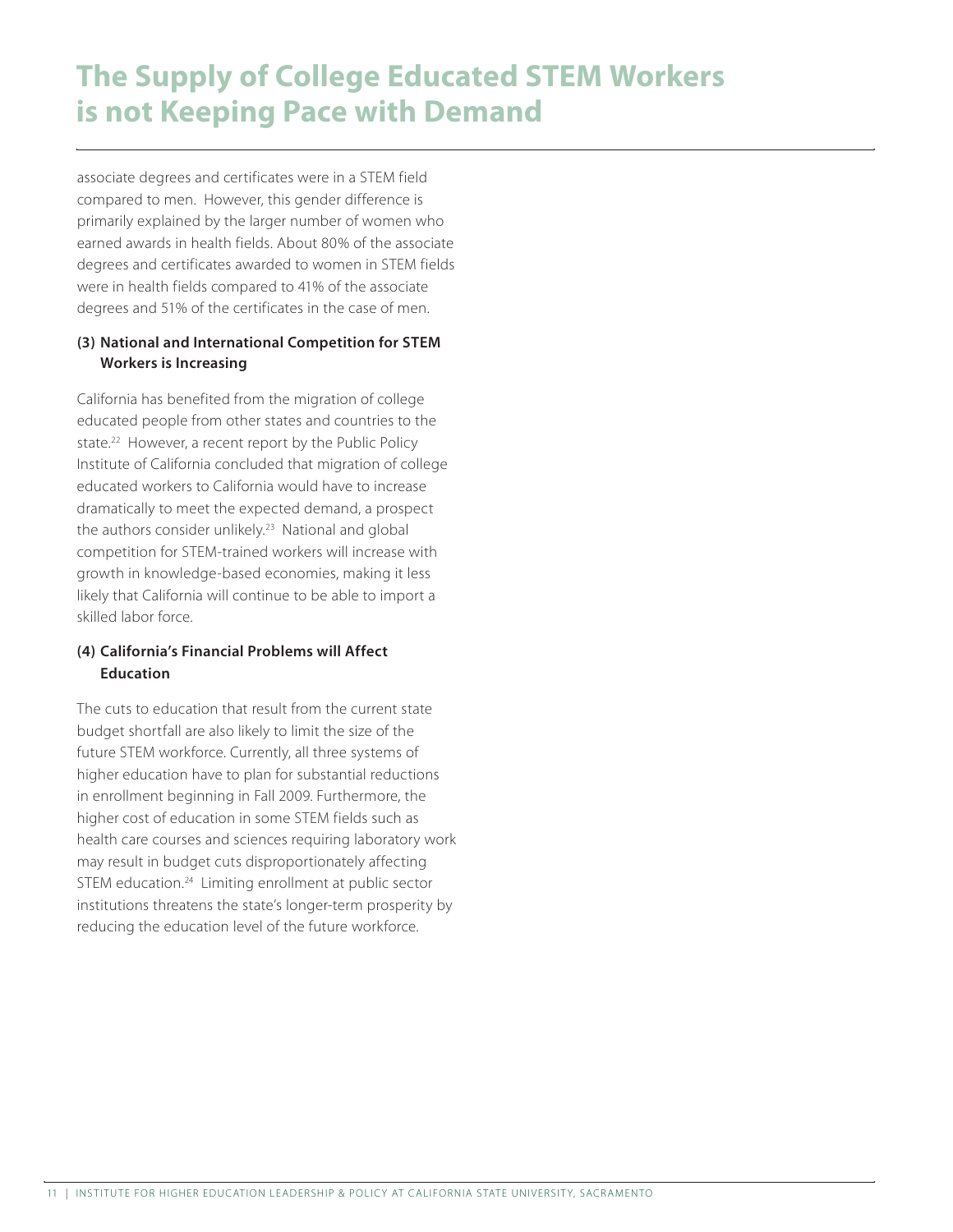# **Not all STEM Graduates Become STEM Employees**

As in any field, not all college graduates in STEM fields enter and stay employed in the field they were trained for. This can occur because graduates are (1) unable to find STEM employment or (2) choose not to work in STEM occupations.

#### (1) Some Graduates Do Not Find Employment in STEM Fields

Some STEM graduates may not be employed in a STEM field because there is not a high demand for graduates of all STEM fields. Our analysis found several occupations with projected surpluses of workers. Similarly, in a presentation to the President's Council of Advisors on Science and Technology, Teitelbaum argued that shortages exist in some STEM fields simultaneously with surpluses in other fields.<sup>25</sup> Additionally, a 2002 report on California's science and engineering workforce found that wages and unemployment rates indicate that there may be a surplus of graduates holding master's degrees and doctorates in the biological sciences.<sup>26</sup>

Another factor leading to non-STEM employment of STEM graduates is that not all STEM graduates are hired for jobs in STEM occupations. Despite their degree or certificate, some graduates lack skills sought by employers. Workforce shortages can occur despite a supply of graduates in STEM fields if employers find too few candidates with specific technical skills, or with strong "soft skills" such as communication or management skills, or if candidates lack sufficient experience. While some employer complaints may be based on unrealistic expectations, it is likely that not all college graduates are acquiring all of the skills necessary to perform well at work. For example, a recent report by the Carnegie Foundation for the Advancement of Teaching concluded that engineering graduates were unprepared for the workforce because of an overemphasis on theory rather than application.<sup>27</sup>

#### (2) Graduates May Choose Not to Work in STEM Fields

STEM graduates may choose not to enter or remain employed in STEM fields for a variety of reasons such as not being able to find desirable employment in their specific area of expertise, the fear of losing a job due to off-shoring, the potential for downward pressure on wages if government answers calls from the business community to increase the number of foreign worker visas, a change of interests, or finding higher wages in non-STEM fields. Notably, research on health care workers has found that multiple forces increase job separations including the high-pressure nature of the work, differences in employer and employee expectations for hours worked and other working conditions, and the inability of small and rural health care providers to pay market rates.<sup>28</sup>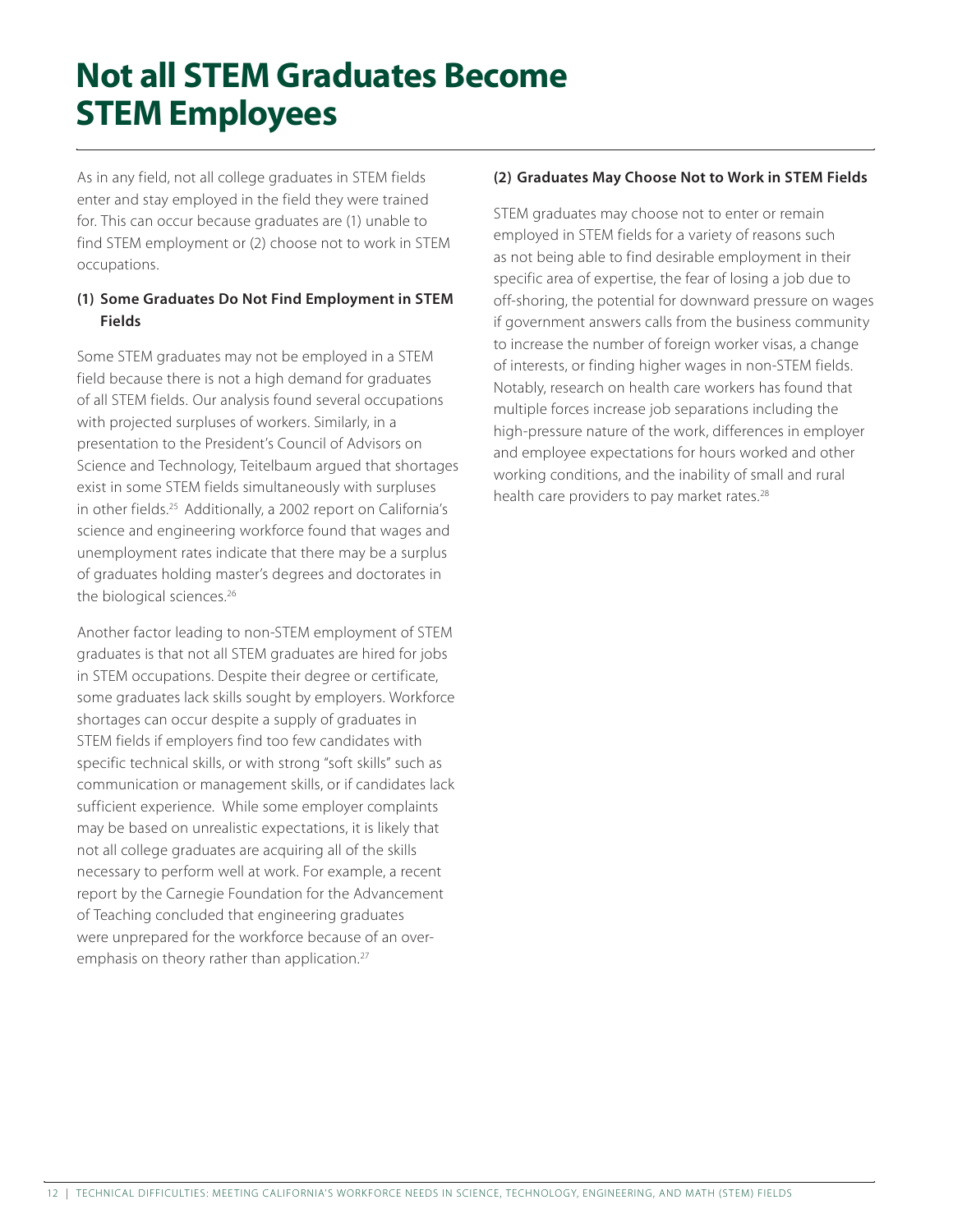## **Conclusions and Recommendations for Meeting STEM Workforce Needs**

### **The State is Producing Too Few Graduates to Meet STEM Workforce Demands**

California has a strong employment base in STEM occupations and the state is projecting continued growth in these occupations. The generally high pay of STEM jobs makes them economically important to the state. STEM occupations enrich the state's tax base and offer the opportunity of well-paying employment to Californians. The state's public colleges and universities play a critical role in preparing the future STEM workforce. The majority of STEM jobs require a postsecondary education and most STEM degrees in California are awarded by the CCC, UC, and CSU. However, the state faces multiple challenges in developing the workforce needed to fill the projected growth in demand.

- $\blacksquare$  Current rates of degree production indicate that the number of workers with the education necessary for STEM employment will fall short of demand.
- $\blacksquare$  Increases in the number of degrees and certificates awarded in STEM fields between 1998 and 2007 have not been as large as awards in non-STEM fields.
- $\blacksquare$  In the CCC, increases in the degrees awarded in STEM fields have been particularly concentrated in health fields. Despite the great importance of education in health fields in the CCC, increases are necessary in other fields as well, particularly because of the important transfer function served by the colleges.
- $\blacksquare$  Latinos are the fastest growing segment of the population but Latinos are less likely to complete college and those Latinos who do complete earn a smaller share of their degrees and certificates in STEM fields than white and Asian/Pacific Islander students.
- $\blacksquare$  Although more degrees are earned by women than by men, a smaller share of degrees earned by women are in non-Health STEM fields.

It is critical for the state to address these challenges in order to supply enough STEM educated graduates to meet its STEM workforce needs. Fortunately, these challenges are surmountable (see recommendations 1-5).

### **More STEM Graduates can be Employed in STEM Occupations**

For a variety of reasons, not all STEM graduates are employed in STEM occupations. While it is very unlikely all STEM graduates will work in a STEM field, workforce shortages could potentially be eased somewhat through steps to increase the employment of STEM graduates in high demand STEM fields (see recommendations 6-7).

### **Recommendations**

To overcome the challenges of insufficient STEM graduates and to better match STEM graduates with STEM employment opportunities, the state should develop a statewide public agenda for higher education. This agenda should focus on setting specific goals for meeting workforce needs in critical areas as part of enhanced planning for higher education. To meet these goals we offer the following recommendations:

- 1. Preparing students better, particularly in math and science, would increase the number of STEM graduates by improving the success of students in postsecondary education and by fostering interest in STEM fields.<sup>29</sup>
- $\blacksquare$  Increase the capacity of teacher preparation programs and improve teacher professional development programs to better meet the increasing need for subject knowledge and pedagogical skill in science and math<sup>30</sup>
- $\blacksquare$  Improve the alignment of K-16 standards so that students complete high school with the skills needed to succeed in college
- Expand the use of early assessment in K-12 beyond CSU and those CCCs volunteering in the pilot early assessment project authorized by Senate Bill 946 (Chapter 473, Statutes of 2008)
- $\blacksquare$  Improve developmental education for underprepared students who enter the CCC and CSU with an interest in STEM fields, through adoption of models that integrate student support services and instruction
- 2. Improving communication about opportunities in STEM and creating clear pathways for students to follow through school to STEM careers would increase interest in and completion of STEM programs.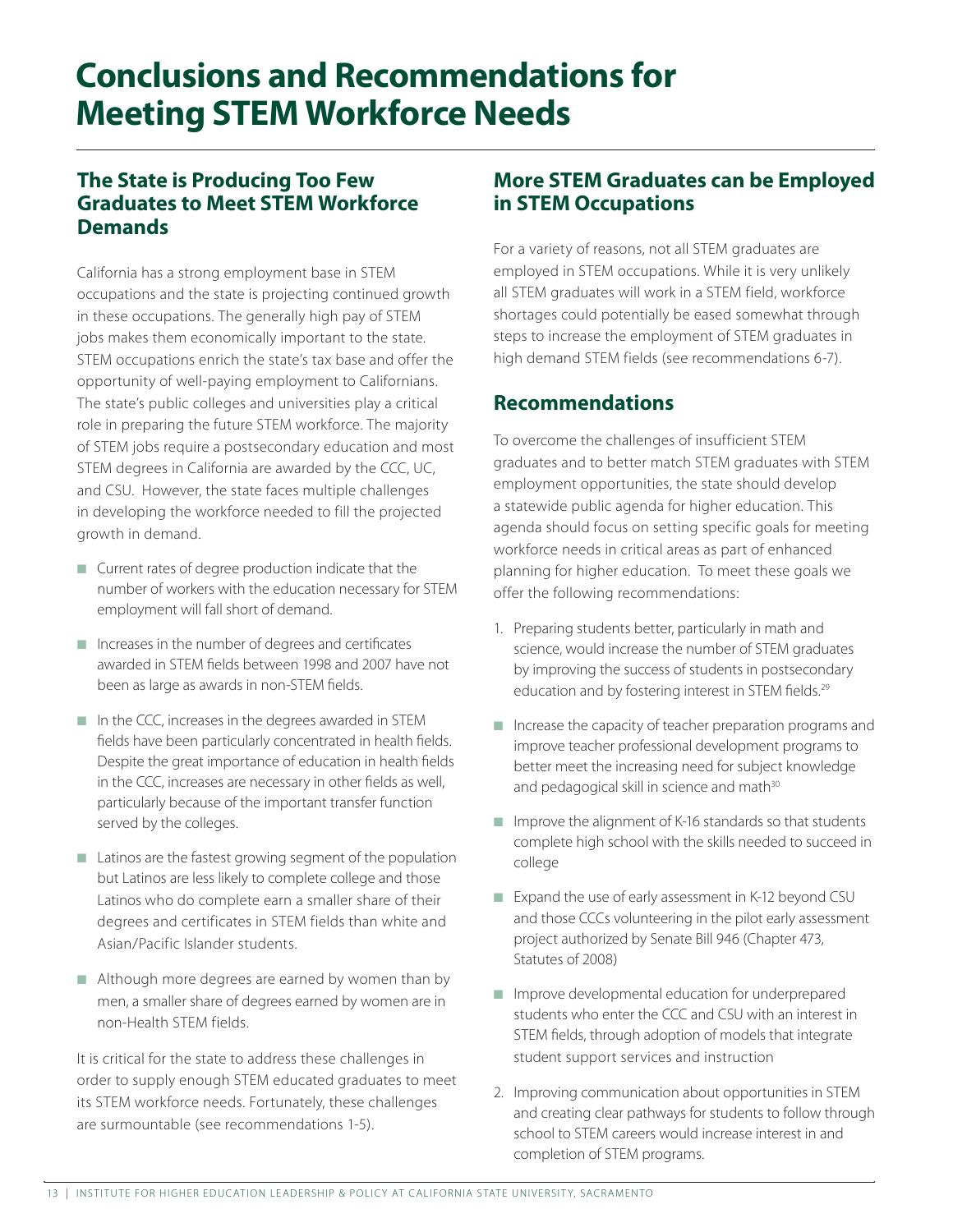### **Conclusions and Recommendations for Meeting STEM Workforce Needs**

- Improve counseling in K-12, CCC, CSU, and UC on STEM careers and what courses students need to prepare for those careers
- $\blacksquare$  Streamline the structure of pathways from K-12 and remedial education to certificates and degrees in STEM fields in community colleges through more comprehensive implementation of well-defined STEM career pathways
- $\blacksquare$  Consider the development of transfer associate degrees in certain STEM fields to improve the transfer pathways from CCC to CSU/UC; improvement in transfer could be particularly important to increasing the numbers of engineers<sup>31</sup>
- $\blacksquare$  Increase students' understanding of STEM occupations through guest lectures and industry field trips
- $\blacksquare$  Build linked data systems that report student enrollment by discipline and monitor student progress through STEM disciplines beginning in high schools
- 3. Creating financial incentives for students, colleges, and universities is another way to increase the supply of STEM workers.
- $\blacksquare$  Create incentives for students who complete degrees in STEM fields and enter high need occupations, such as the nursing student loan assumption program for nursing faculty $32$
- $\blacksquare$  Use incentives for colleges and universities to offer STEM programs and to graduate students from those programs, such as higher per-student funding in high-need STEM fields and supplemental funding per STEM graduate; such incentives would encourage colleges to offer sufficient sections of the courses that students need to enter and complete STEM disciplines in a timely manner
- 4. Increasing STEM achievement by underrepresented groups is necessary to ensure that there are enough STEM workers.
- $\blacksquare$  Encourage the formation of student interest groups that appeal to women and minorities around STEM fields
- $\blacksquare$  Improve guidance counseling by increasing the numbers of counselors and providing counselors with professional development so that they can better identify students with interests in STEM fields and aptitude in math and science
- 5. Providing needed financial support for educational programs that are critical to meeting workforce needs would ensure the state's long-term prosperity.
- $\blacksquare$  Maintain funding for students, colleges, and universities in times of financial crisis
- n Provide higher per-student funding for high-cost, highneed fields such as nursing and computer engineering
- 6. Better coordinating educational programs with industry needs to ensure that graduates have the skills necessary to succeed at STEM occupations of high need.
- $\blacksquare$  Encourage partnerships leading to the development of programs in the specific fields where workers are needed
- $\blacksquare$  Solicit more input from industry advisors to guide curriculum content to ensure that students are learning the necessary skills in STEM programs for success in the workplace
- $\blacksquare$  Increase internship opportunities and other applied experiences for students
- 7. Encouraging people with STEM degrees to enter and remain employed in STEM fields is another means of meeting workforce needs.
- $\blacksquare$  Create continuing education programs that allow individuals with backgrounds in science and mathematics to earn certificates or re-specialize in areas of high need
- $\blacksquare$  Recruit people with STEM degrees into teaching certification programs to meet the needed supply of teachers in STEM fields

Historically, California has benefited from a disproportionately high share of the nation's STEM employment. Today, however, the state is challenged with a potential skills gap that could diminish the state's capacity to generate, retain, and attract STEM jobs. Fortunately, this challenge is surmountable. Through changes to policy and practice, such as those recommended in this report, the state's public higher education institutions can educate and train sufficient numbers of students in high need fields to insure that STEM workforce needs are met.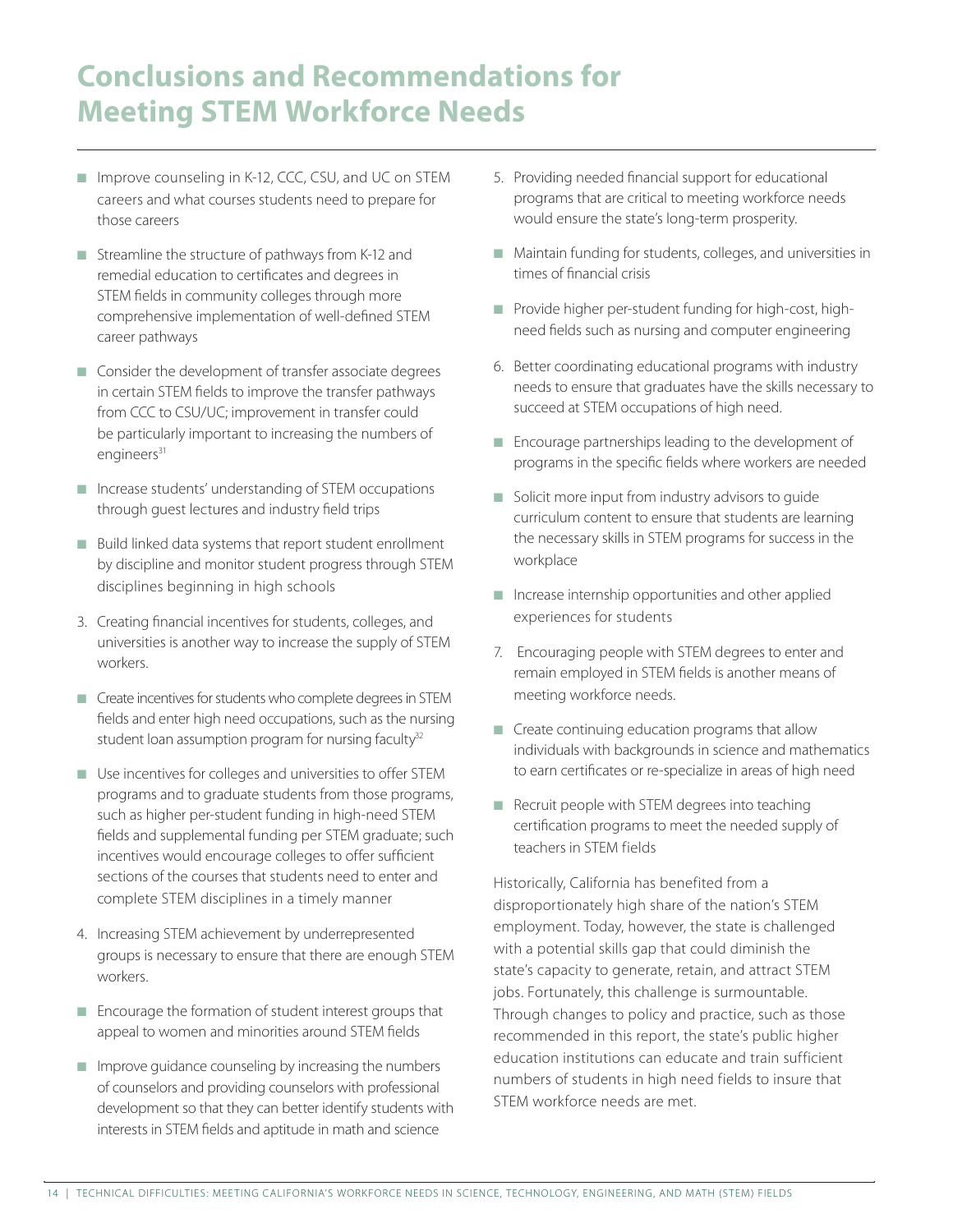# **Appendix A**

### **Wages for Occupations with Largest Shortages for Each Degree Level**

| <b>Minimum Education Requirement</b> | <b>STEM Occupations with the Largest Shortages</b> | <b>Median Hourly Wage</b><br>(2008) | Percent Increase in<br>Employment from 2006-2016 |
|--------------------------------------|----------------------------------------------------|-------------------------------------|--------------------------------------------------|
| Certificate                          | Health Technologists and Technicians               | \$19.83                             | 22.1%                                            |
| Certificate                          | Licensed Practical and Licensed Vocational Nurse   | \$22.59                             | 17.5%                                            |
| Certificate                          | Medical Transcriptionists                          | \$19.44                             | 10.7%                                            |
| Certificate                          | Surgical Technologists                             | \$21.64                             | 26.8%                                            |
| Associate Degree                     | <b>Biological Technicians</b>                      | \$20.50                             | 29.8%                                            |
| Associate Degree                     | Computer Support Specialists                       | \$23.26                             | 17.2%                                            |
| Associate Degree                     | Dental Hygienists                                  | \$41.71                             | 35.7%                                            |
| Associate Degree                     | <b>Engineering Technicians</b>                     | \$27.36                             | 15.8%                                            |
| Associate Degree                     | Medical Records and Health Information Technicians | \$15.98                             | 19.0%                                            |
| Associate Degree                     | Registered Nurses                                  | \$37.71                             | 25.0%                                            |
| <b>Bachelor's Degree</b>             | Accountants/Auditors                               | \$29.88                             | 23.3%                                            |
| <b>Bachelor's Degree</b>             | Computer Software Engineers, Systems Software      | \$48.40                             | 28.2%                                            |
| <b>Bachelor's Degree</b>             | Computer Systems Analysts                          | \$37.32                             | 28.2%                                            |
| Bachelor's Degree                    | Industrial Engineers                               | \$39.57                             | 27.3%                                            |
| <b>Bachelor's Degree</b>             | Medical Laboratory Technologists                   | \$34.57                             | 16.3%                                            |
| Master's Degree                      | <b>Health Educators</b>                            | \$19.45                             | 24.2%                                            |
| Master's Degree                      | Mental Health and Substance Abuse Social Workers   | \$17.79                             | 22.8%                                            |
| Master's Degree                      | Operations Research Analysts                       | \$34.31                             | 6.5%                                             |
| Doctoral Degree                      | <b>Biochemists and Biophysicists</b>               | \$42.93                             | 24.4%                                            |
| Doctoral Degree                      | <b>Medical Scientists</b>                          | \$37.80                             | 26.6%                                            |
| First Professional Degree            | Pharmacists                                        | \$57.17                             | 26.1%                                            |
| First Professional Degree            | Surgeons                                           | N/A                                 | 5.3%                                             |

Source: Authors' calculations based on data from the California Employment Development Department's Occupational Projections: 2006-16, the California Postsecondary Education Commission's Custom Data Reports; U.S. Department of Labor, Occupational Information Network, Career Clusters; National Center for Education Statistics, Classification of Instructional Programs: 2000 Edition.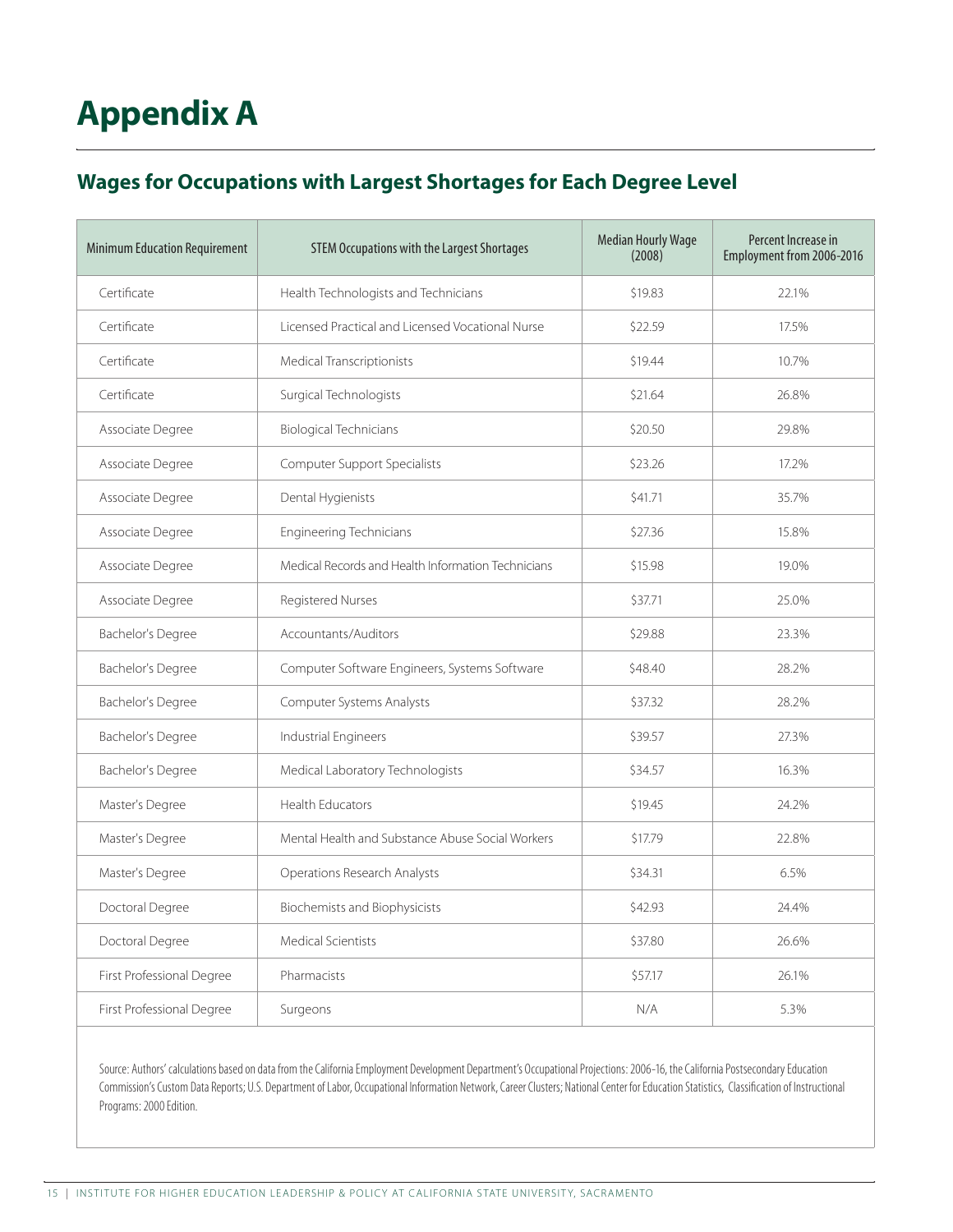# **Appendix B**

### **Examples of Initiatives from Other States to Improve STEM Education**

#### **Massachusetts**

 Massachusetts STEM Pipeline Fund: http://www.mass.edu/forinstitutions/prek16/pipeline.asp

 Massachusetts STEM Scholar Internship Match Program: http://www.mass.edu/currentinit/currentinitscholarintern.asp

 Massachusetts State STEM Plan: http://www.massachusetts.edu/stem/stateplan.html

 Massachusetts developed two programs to increase the number of its citizens with a STEM education. The purpose of the first of these, the STEM Pipeline Fund, is to increase the number of students prepared for STEM careers, increase the number of STEM teachers, and to improve STEM education at public and private schools. The state is pursuing these goals through grants to fund a variety of projects at the state's schools, colleges, and universities and through regional PreK-16 networks that bring together education, business, and community organizations. Additionally, the state has created a STEM scholarship program that matches funds provided by corporate internships or scholarships. In 2008, the state adopted a state STEM plan to move the state towards a more systematic approach to STEM education.

#### **Texas**

Texas Science, Technology, Engineering and Mathematics Initiative

http://ritter.tea.state.tx.us/ed\_init/sec/thsp/tstem.html

The Texas Science, Technology, Engineering and Mathematics Initiative (T-STEM) creates 35 high school academies focusing on STEM education, establishes a professional development center to improve STEM high school instruction, seeks to develop a network to foster the spread of successful STEM instruction methods, and promotes alignment between high schools, postsecondary institutions, and economic development activities.

#### **Georgia**

The Georgia Partnership for Reform in Science and Mathematics http://www.gaprism.org

 Georgia launched an initiative to improve STEM education called the Partnership for Reform in Science and Mathematics (PRISM). The focus is on science and math achievement in P-12 to increase levels of preparedness for postsecondary education and careers. The initiative has ten strategies for increasing math and science achievement such as increasing professional development to improve P-12 teaching quality, creating incentives for improved working conditions and teaching in math and science, and alignment of P-14 curriculum and standards in math and science.

#### **Indiana**

 I-STEM Resource Network http://www.istemnetwork.org

To improve STEM education, Indiana launched the I-STEM Resource Network. The network is a partnership between K-12, public and private postsecondary higher education institutions, government and business. It is focused on improving STEM education in K-12 through the use of professional development to improve K-12 teaching, increasing experiential learning opportunities for students, and to promoting STEM education throughout the state.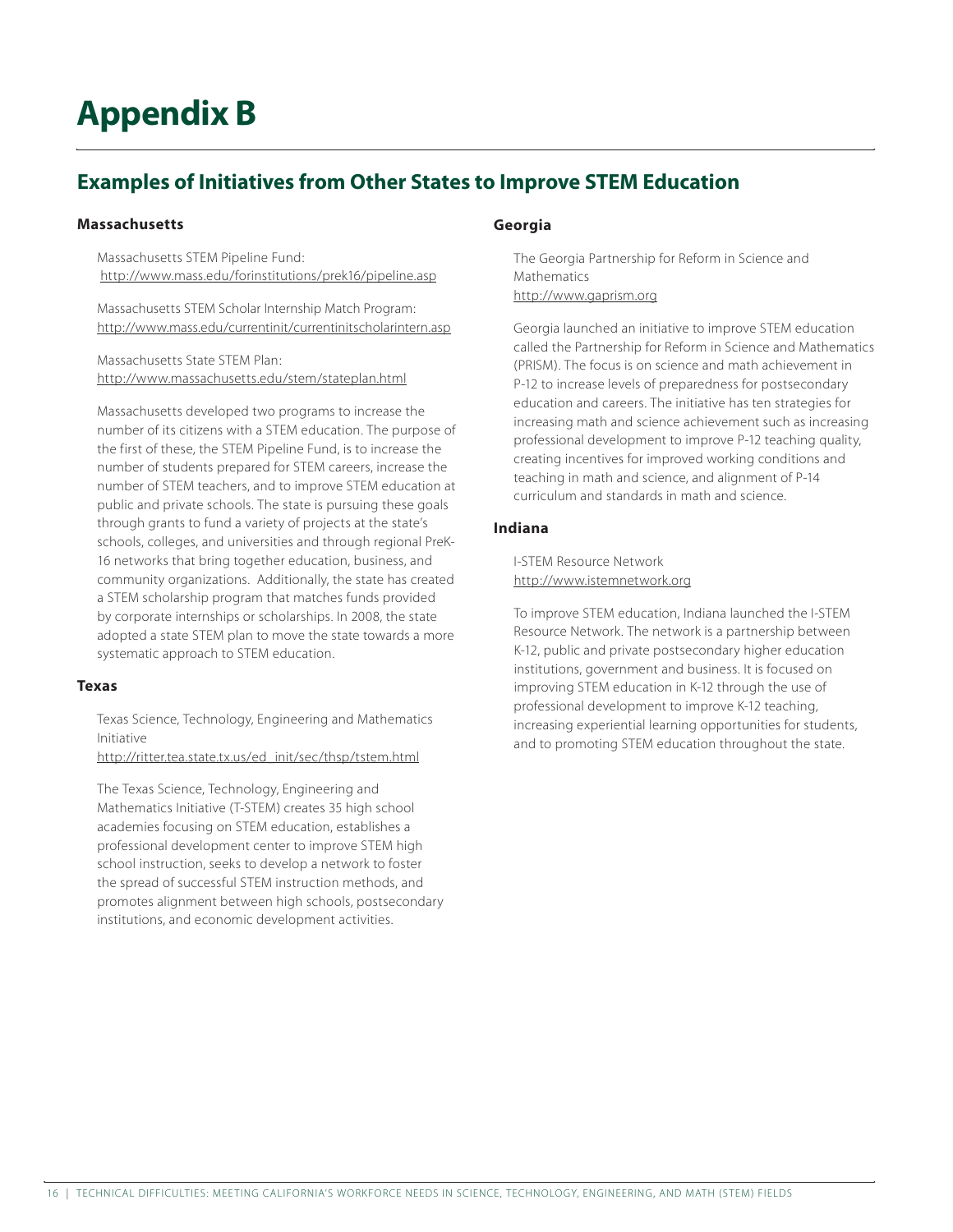## **Notes**

- <sup>1</sup> Augustine, NR. (chair) (2005). *Rising above the gathering storm: Energizing and employing America for a brighter economic future.* Washington, DC: National Academy Press.
- <sup>2</sup> California Council on Science and Technology (2002). *Critical path analysis of California's S&T education system.* Sacramento, CA: Author.
- <sup>3</sup> For example, Shulock, N., Moore, C., Offenstein, J., & Kirlin, M. (2008). *It could happen: Unleashing the potential of California's Community Colleges to Help Students Succeed and California Thrive.* Sacramento, CA: Institute for Higher Education Leadership & Policy.; Reed, D. (2008). *California's future workforce. Will there be enough college graduates?* San Francisco, CA: Public Policy Institute of California.
- <sup>4</sup> Johnson, H. & Sengupta, R. (2009). *Closing the Gap. Meeting California's need for college graduates.* San Francisco, CA: Public Policy Institute of California.
- <sup>5</sup> Health Workforce Solutions (2007). *Closing the health workforce gap in California: The education Imperative.* Los Angeles, CA: The Campaign for College Opportunity.
- 6 Pitt, D. (2008). Technology worker shortage has businesses, educators worried. USA Today, Retrieved from http://www.usatoday.com/tech/ techinvestor/industry/2008-06-22-worker-shortage\_N.htm on January 27th, 2009.
- To match the degrees produced each year to the occupational projections we used data on the number of degrees awarded in 2006 from the California Postsecondary Education Commission's Custom Data Reports and data on the estimated annual growth in occupations from the California Employment Development Department's California Occupational Projections: 2006-16. To match degrees to occupations we used a crosswalk provided by the National Center for Educational Statistics (http://nces.ed.gov/pubs2002/cip2000/, Retrieved October 2008).
- Given the complexity of the labor market, this method has some limitations. It may underestimate or overestimate supply because some workers with the necessary skills will migrate to California from other states and nations and some workers with the necessary skills will leave the state. Additionally, because a degree in one field can qualify a person to work in multiple jobs, the method probably overestimates supply because the same degree is counted towards the supply for each related job. Similarly, the supply of the STEM educated workforce may also have been overestimated because some degrees qualify individuals to work in one or more STEM occupations and in one or more non-STEM occupations. For example, a bachelor's degree in Business Administration and Management, by far the most common bachelor's degree that qualifies individuals for one or more STEM occupations, also qualifies people to work in many non-STEM occupations. Thus, of the 21,685 bachelor's degrees awarded in Business Administration and Management in 2006, only a subset works in a STEM occupation.
- To arrive at this number, we began with the list of occupations that we identified as having expected shortages. For these occupations we then created two pools: the projected annual number of job openings and the projected annual number of degrees. We created the pool of projected annual number of jobs by summing up the California Employment Development Department's projected annual number of job openings (i.e., new jobs plus net replacements) through 2016. We created the pool of projected annual number of degrees and certificates using the number of degrees awarded in 2006 and assuming that the number of degrees produced would grow 2.1% a year (consistent with growth in STEM degrees for the preceding ten years).

Based on these calculations, the numbers of degrees and certificates would have to increase by 88% annually in order for the number of degrees and certificates produced to equal the number of expected job openings.

- <sup>10</sup> This projection assumes that shortages within STEM occupations will occur across sectors in the same proportion that sectors employ workers within each occupation. For example, if the Health Care sector employs 30 percent of all computer programmers, then we assume that 30 percent of the projected shortages in computer programmers will be in the Health Care sector.
- Kominski, G. F., Fielding, J. E., Hayes-Bautista, D. E., & van Meijgaard, J. (2007). *Forecasting the impact of an aging population on medical expenditures in California*. Los Angeles, CA: UCLA Health Forecasting Project.
- <sup>12</sup> Health Workforce Solutions, 2007.
- Center for the Continuing Study of the California Economy (2007). California's coming retirement wave. *Numbers in the News*, February 2007. Palo Alto, CA: Author.
- 14 U.S. Census Bureau (n.d.) American Community Survey 2007. Table retrieved March 11th, 2009 using American Fact Finder.
- <sup>15</sup> Authors' calculations using data from the California Employment Development Department's California Occupational Projections: 2006-16.
- <sup>16</sup> Shulock et al., 2008.
- The number of associate degrees awarded in computer and information sciences and support services fell to 771 in 2007 from a ten-year peak of 1,712 in 2003. In engineering and engineering technology, the number of associate degrees fell to 587 degrees in 2007 from a ten-year peak of 1,206 in 1998. Similarly, 1,243 fewer certificates in computer and information sciences and support services were awarded in 2007 falling from a ten-year peak of 2,660 in 2002 and 764 fewer certificates were awarded in engineering and engineering technology in 2007 falling from a ten-year peak of 2,021 in 1998.
- <sup>18</sup> Health Workforce Solutions, 2007.
- A recent report by the Western Interstate Commission for Higher Education found that the graduating class for the 2004-05 academic year was 39.6% white, 36.5% Latino, 14.1% Asian/Pacific Islander, and 7.5% black. By 2021-22, the authors project that the graduating class will be 48.6% Latino, 23.8% white, 17.6% Asian/Pacific Islander, and 5.1% black. Western Interstate Commission for Higher Education (2008). *Knocking at the college door: Projections of High School Graduates by State and Race/ Ethnicity: 1992-2022*. Boulder, CO: Author.
- <sup>20</sup> The National Center for Public Policy and Higher Education (2008). *Measuring up 2008- California*. San Jose, CA: Author
- 21 Moore, C. & Shulock, N. (2009). *The grades are in—2008: Is California higher education measuring up?* Sacramento, CA: Institute for Higher Education Leadership and Policy.
- <sup>22</sup> Johnson, H. P., & Reed, D. (2007, May). Can California import enough college graduates to meet workforce needs? *California Counts: Demographic Trends and Profiles*, 8(4). San Francisco: Public Policy Institute of California.
- $23$  Ibid.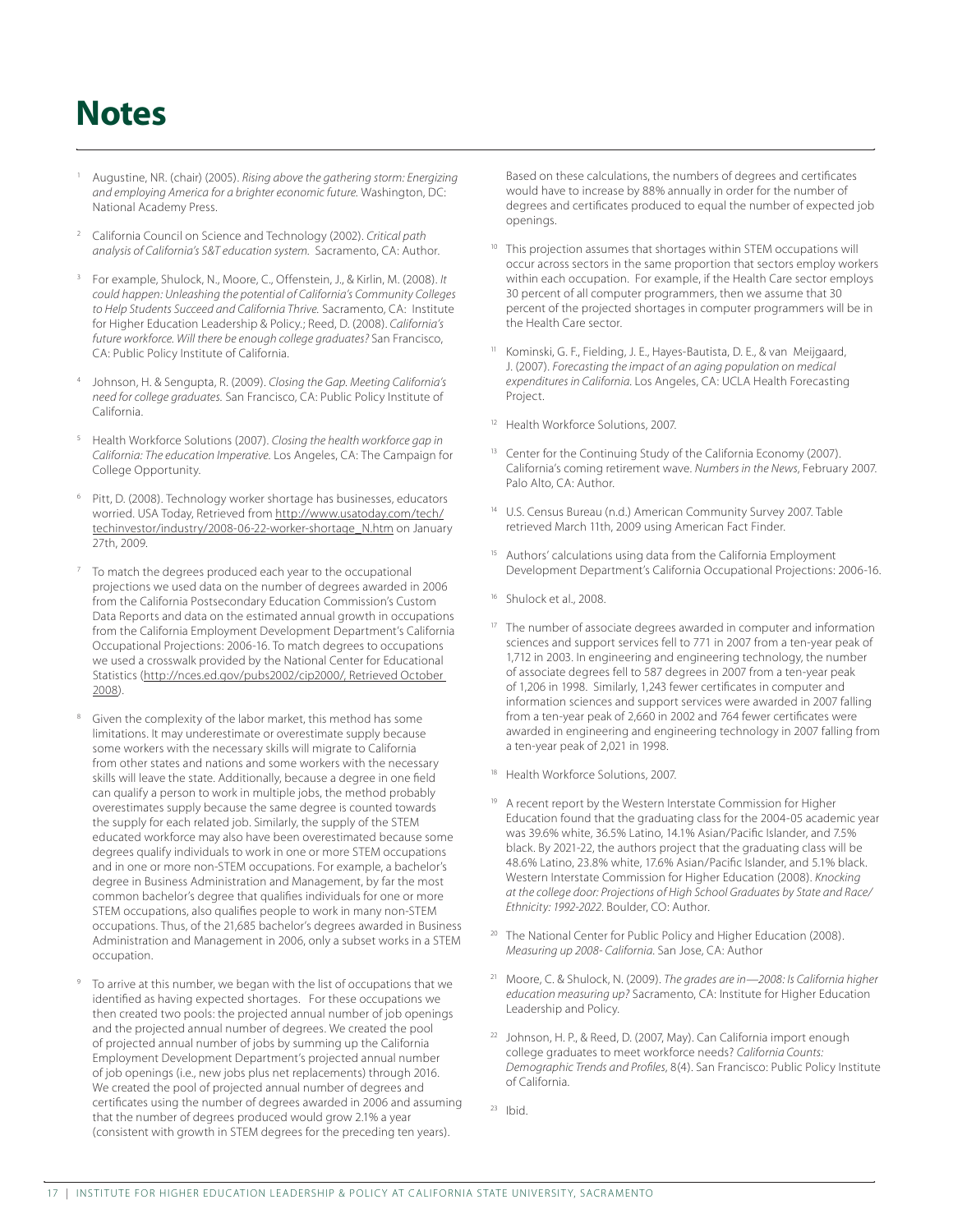### **Notes**

- <sup>24</sup> Health Workforce Solutions, 2007.
- <sup>25</sup> Teitelbaum, M. (2008, September 16). *Mysteries and misalignments: U.S. STEM workforce and education*. Presented at a meeting of the President's Council of Advisors on Science and Technology. http://www.ostp.gov/ galleries/PCAST/PCAST%20Sep.%202008%20Teitelbaum%20slides.pdf, Retrieved January 26th, 2009.
- <sup>26</sup> California Council on Science and Technology, 2002.
- <sup>27</sup> Baskin, P. (2009). Engineering schools prove slow to change. *The Chronicle of Higher Education*, 55 (3), http://chronicle.com/weekly/v55/ i21/21a00401.htm?utm\_source=wb&utm\_medium=en, Retrieved January 26th, 2009.
- Health Workforce Solutions, 2007
- <sup>29</sup> Research on career choice has found that students' choice of occupations is based in part on their performance in related subjects in school ( e.g., Lent, R.W., Lopez, F. G., & Bieschke, K. J. (1991). Mathematics Self-Efficacy: Sources and relation to science-based career choice. *Journal of Counseling Psychology*, 38, 424-430) .
- <sup>30</sup> California Council on Science and Technology (2007). *Critical path analysis of California's science and mathematics teacher preparation system*. Sacramento, CA: Author.
- <sup>31</sup> Brainard, J. Community colleges seen as source of engineers. *The Chronicle of Higher Education*, 55 (7). http://chronicle.com/free/v55/ i07/07a00103.htm Retrieved March 10th, 2009.
- <sup>32</sup> California Student Aid Commission. (N.D.) *State nursing assumption program of loans for education for nursing faculty (SNAPLE NF)*. Retrieved from http://www.csac.ca.gov/doc.asp?id=1261, January, 2009.